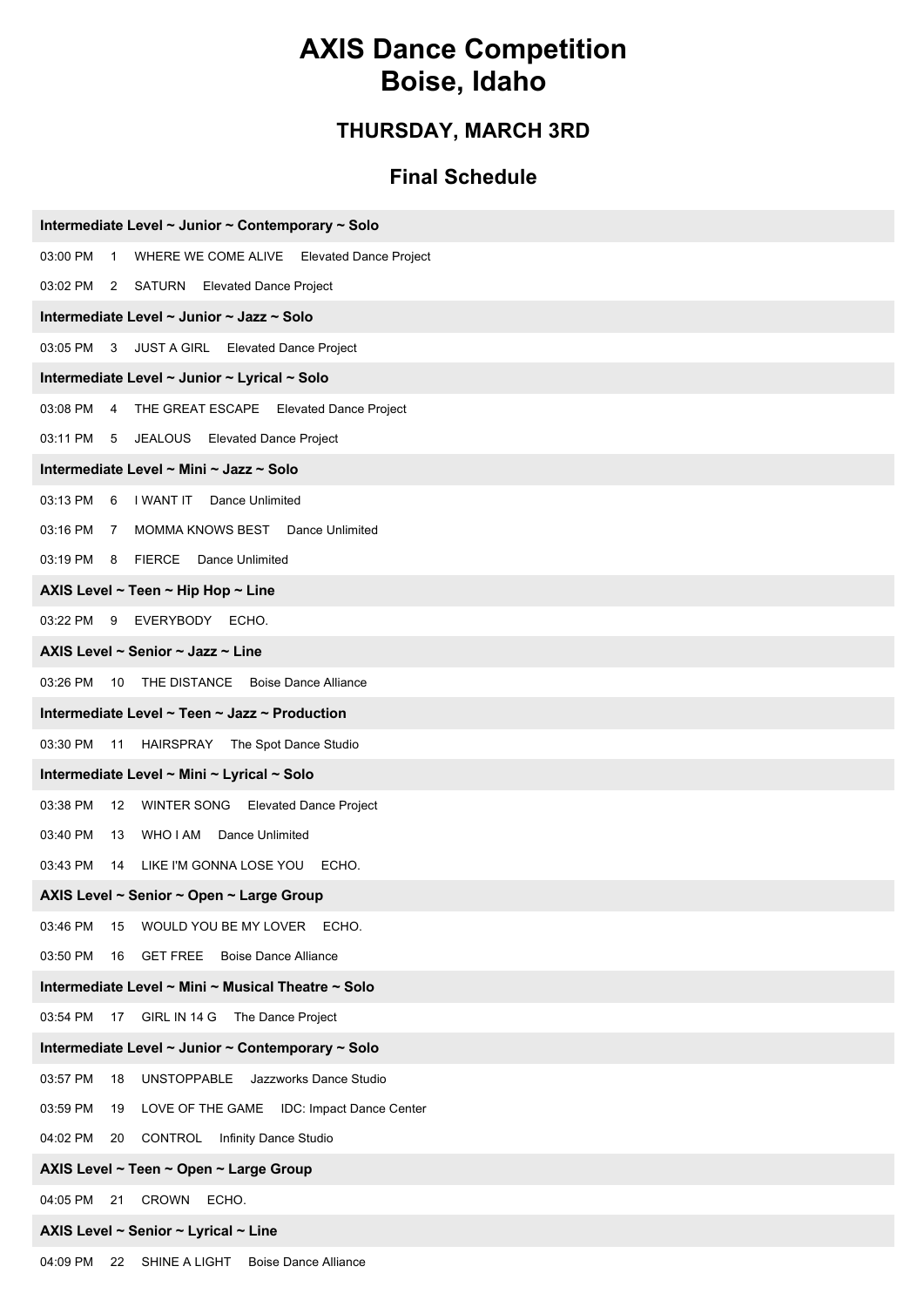|          |    | Intermediate Level ~ Junior ~ Hip Hop ~ Solo           |
|----------|----|--------------------------------------------------------|
| 04:13 PM | 23 | SALUTE<br><b>IDC: Impact Dance Center</b>              |
| 04:16 PM | 24 | WIND IT UP<br>IDC: Impact Dance Center                 |
| 04:18 PM | 25 | FAST<br>IDC: Impact Dance Center                       |
|          |    | Intermediate Level ~ Junior ~ Jazz ~ Solo              |
| 04:21 PM | 26 | RING LEADER<br>Dance Unlimited                         |
| 04:24 PM | 27 | F-A-B-U-L-O-U-S FootLites Dance Studio                 |
| 04:27 PM | 28 | HERE I GO<br>IDC: Impact Dance Center                  |
| 04:29 PM | 29 | VOILA IDC: Impact Dance Center                         |
| 04:32 PM | 30 | AT THE POOL FootLites Dance Studio                     |
|          |    | Intermediate Level ~ Junior ~ Lyrical ~ Solo           |
| 04:35 PM | 31 | <b>JUST LIKE A RIVER DOES</b><br>ECHO.                 |
| 04:38 PM | 32 | OOH CHILD<br>ECHO.                                     |
| 04:40 PM | 33 | CLOSE YOUR EYES Dance Unlimited                        |
| 04:43 PM | 34 | <b>TIGHTROPE</b><br>Dance Unlimited                    |
| 04:46 PM | 35 | <b>IMAGINE</b><br>Dance Unlimited                      |
| 04:49 PM | 36 | <b>TIGHTROPE</b><br>IDC: Impact Dance Center           |
| 04:51 PM | 37 | OLD FRIENDS<br><b>Elevated Dance Project</b>           |
| 04:54 PM | 38 | <b>RESCUE</b><br>Jazzworks Dance Studio                |
| 04:57 PM | 39 | <b>BE STILL</b><br><b>Elevated Dance Project</b>       |
| 05:00 PM | 40 | Jazzworks Dance Studio<br><b>RISE UP</b>               |
| 05:02 PM | 41 | ECHO.<br>LOST                                          |
| 05:05 PM | 42 | <b>WELCOME TO WONDERLAND</b><br>ECHO.                  |
| 05:08 PM | 43 | <b>MIRROR</b><br>ECHO.                                 |
|          |    | Intermediate Level ~ Junior ~ Musical Theatre ~ Solo   |
| 05:11 PM | 44 | ONE JUMP AHEAD<br>IDC: Impact Dance Center             |
| 05:13 PM | 45 | FRIENDS ON THE OTHERSIDE IDC: Impact Dance Center      |
| 05:16 PM | 46 | ALL THAT JAZZ ECHO.                                    |
|          |    | Intermediate Level ~ Junior ~ Acro ~ Solo              |
| 05:19 PM | 47 | HUNTER The Spot Dance Studio                           |
|          |    | Intermediate Level ~ Teen ~ Contemporary ~ Solo        |
| 05:22 PM | 48 | DAYDREAMER<br>ECHO.                                    |
| 05:24 PM | 49 | TO BUILD A HOME<br>Infinity Dance Studio               |
| 05:27 PM | 50 | I JUST DIED IN YOUR ARMS<br>Infinity Dance Studio      |
| 05:30 PM | 51 | <b>HANGING TREE</b><br>Infinity Dance Studio           |
| 05:33 PM | 52 | COASTLINE<br>Infinity Dance Studio                     |
| 05:35 PM | 53 | APOLOGIZE<br>Infinity Dance Studio                     |
| 05:38 PM | 54 | <b>NEAR LIGHT</b><br>Infinity Dance Studio             |
| 05:41 PM | 55 | IDC: Impact Dance Center<br>TARO                       |
| 05:44 PM | 56 | COPYCAT<br><b>Elevated Dance Project</b>               |
| 05:46 PM | 57 | EVERYBODY WANTS TO RULE THE WORLD Boise Dance Alliance |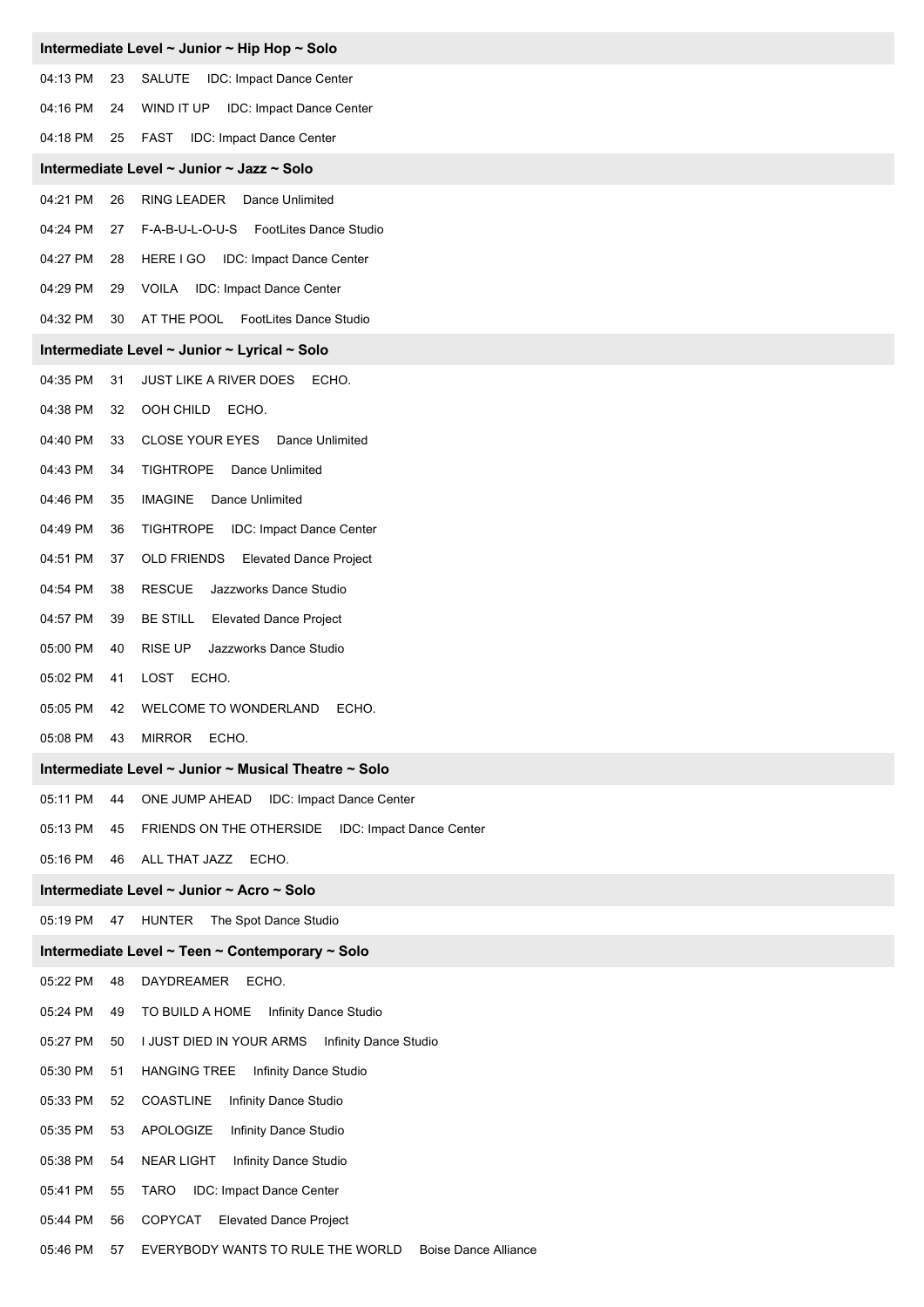| 05:49 PM<br>RUNAWAY IDC: Impact Dance Center<br>58                          |
|-----------------------------------------------------------------------------|
| ECHO.<br>05:52 PM<br>59<br>I DO                                             |
| 05:55 PM<br><b>EVERYWHERE</b><br>60<br>ECHO.                                |
| 05:57 PM<br><b>READY NOW</b><br>IDC: Impact Dance Center<br>61              |
| 06:00 PM<br>Infinity Dance Studio<br>62<br>IRREPLACEABLE                    |
| 06:03 PM<br>NEW YORK, NEW YORK Boise Dance Alliance<br>63                   |
| 06:06 PM<br>GREEN<br>Infinity Dance Studio<br>64                            |
| Intermediate Level ~ Teen ~ Hip Hop ~ Solo                                  |
| 06:08 PM<br>MAIN CHARACTER IDC: Impact Dance Center<br>65                   |
| 06:11 PM<br>UPTOWN FUNK<br>The Spot Dance Studio<br>66                      |
| Intermediate Level ~ Teen ~ Jazz ~ Solo                                     |
| 06:14 PM<br>FAN BEHAVIOR Boise Dance Alliance<br>67                         |
| 06:17 PM<br>THE A-TRAIN<br>FootLites Dance Studio<br>68                     |
| Intermediate Level ~ Teen ~ Musical Theatre ~ Solo                          |
| 06:19 PM<br>IT'S HARD TO BE THE BARD<br>69<br>Dance Arts Academy            |
| Intermediate Level ~ Teen ~ Jazz ~ Solo                                     |
| 06:22 PM<br>WONDER WOMAN<br>IDC: Impact Dance Center<br>70                  |
| Intermediate Level ~ Teen ~ Contemporary ~ Solo                             |
| 06:25 PM<br>SOUND<br>Infinity Dance Studio<br>71                            |
| Intermediate Level ~ Teen ~ Jazz ~ Solo                                     |
| 06:28 PM<br><b>LOOKING AT ME</b><br><b>IDC: Impact Dance Center</b><br>72   |
| 06:30 PM<br>EVERYBODY NEEDS A KISS  Infinity Dance Studio<br>73             |
| 06:33 PM<br><b>BLACK WIDOW</b><br><b>Boise Dance Alliance</b><br>74         |
| Intermediate Level ~ Teen ~ Lyrical ~ Solo                                  |
| 06:36 PM<br><b>STAY AWAKE</b><br>ECHO.<br>75                                |
| 06:39 PM<br><b>GOT IT IN YOU</b><br><b>IDC: Impact Dance Center</b><br>76   |
| 06:41 PM<br><b>DROWNING</b><br>The Spot Dance Studio<br>77                  |
| 06:44 PM<br><b>UNKNOWN</b><br><b>Elevated Dance Project</b><br>78           |
| 06:47 PM<br>The Spot Dance Studio<br>79<br>NEVER LOVE AGAIN                 |
| 06:50 PM<br>SOLDIER Jazzworks Dance Studio<br>80                            |
| 06:52 PM<br>FootLites Dance Studio<br>81<br>SKYSCRAPER                      |
| 06:55 PM<br>NEED YOU NOW<br>Jazzworks Dance Studio<br>82                    |
| 06:58 PM<br>WAVES<br>Jazzworks Dance Studio<br>83                           |
| 07:01 PM<br><b>ALWAYS REMEMBER</b><br>Dance Unlimited<br>84                 |
| Intermediate Level ~ Teen ~ Musical Theatre ~ Solo                          |
| 07:03 PM<br>85<br>JOURNEY TO THE PAST<br><b>Elevated Dance Project</b>      |
| 07:06 PM<br>86<br><b>DEFYING GRAVITY</b><br><b>IDC: Impact Dance Center</b> |
| Intermediate Level ~ Teen ~ Open ~ Solo                                     |
| 07:09 PM<br>WARRIOR<br>FootLites Dance Studio<br>87                         |
| Intermediate Level ~ Teen ~ Pointe ~ Solo                                   |
| <b>CUPID</b><br>07:12 PM<br>88<br>IDC: Impact Dance Center                  |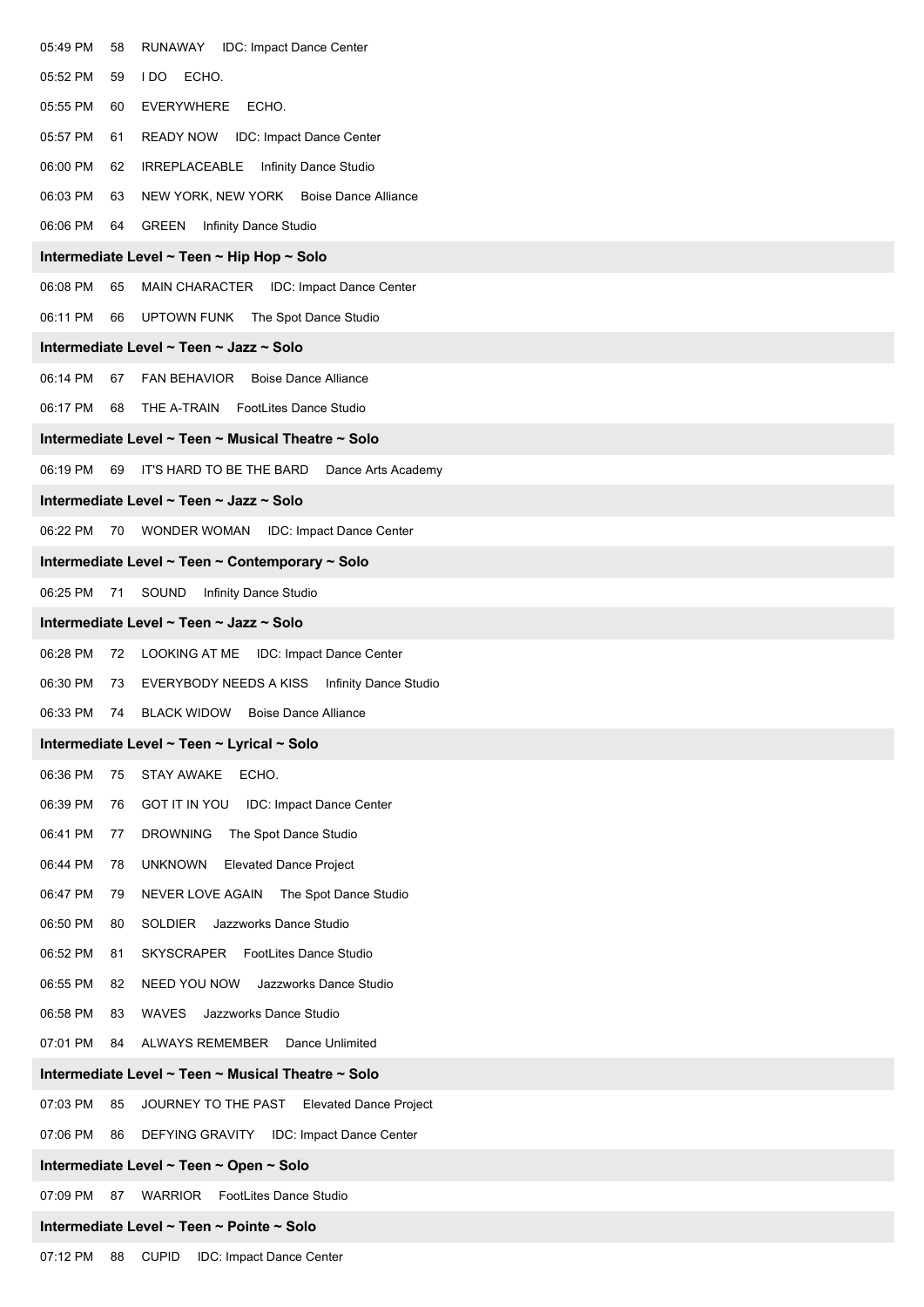| Intermediate Level ~ Senior ~ Contemporary ~ Solo                  |
|--------------------------------------------------------------------|
| 07:14 PM<br>89<br>DEEP END<br>Jazzworks Dance Studio               |
| 07:17 PM<br>NO ONE'S HOME Boise Dance Alliance<br>90               |
| 07:20 PM<br><b>EXILE</b> Boise Dance Alliance<br>91                |
| 07:23 PM<br>THE CROWN<br>Jazzworks Dance Studio<br>92              |
| 07:25 PM<br><b>ENDING</b> Boise Dance Alliance<br>93               |
| Intermediate Level ~ Senior ~ Hip Hop ~ Solo                       |
| 07:28 PM<br>94<br>BILLY GOAT Elevated Dance Project                |
| Intermediate Level ~ Senior ~ Jazz ~ Solo                          |
| 07:31 PM<br>95<br>BABY IM A STAR The Spot Dance Studio             |
| 07:34 PM<br>MY BODY IS A CAGE  Infinity Dance Studio<br>96         |
| 07:36 PM<br>97 VALERIE The Spot Dance Studio                       |
| 07:39 PM<br><b>FOLLOW BLIND</b><br>98<br>Dance Arts Academy        |
| Intermediate Level ~ Senior ~ Lyrical ~ Solo                       |
| 07:42 PM<br>99<br>PIECE BY PIECE The Spot Dance Studio             |
| 07:45 PM<br>DON'T GIVE UP ON ME Boise Dance Alliance<br>100        |
| 07:47 PM<br>101<br>DONT WORRY ABOUT ME The Spot Dance Studio       |
| 07:50 PM<br>102<br>LOST WITHOUT YOU The Spot Dance Studio          |
| 07:53 PM<br>103<br>IN CASE YOU DON'T LIVE FOREVER ECHO.            |
| 07:56 PM<br>CONVERSATIONS IN THE DARK Infinity Dance Studio<br>104 |
| AXIS Level ~ Teen ~ Contemporary ~ Large Group                     |
| 07:58 PM<br>105<br>REDEEMED<br><b>Boise Dance Alliance</b>         |
| AXIS Level ~ Senior ~ Jazz ~ Large Group                           |
| 08:02 PM<br>NEVER BE LIKE YOU The Spot Dance Studio<br>106         |
| BREAK (start back 08:16 PM)                                        |
| AWARDS (start back 08:16 PM)                                       |
| INTERMEDIATE SOLOS-MINI/JUNIOR/TEEN/SENIOR (start back 08:56 PM)   |
| AXIS Level ~ Teen ~ Hip Hop ~ Large Group                          |
| 08:56 PM<br><b>Boise Dance Alliance</b><br>107<br>UPROAR           |
| 09:00 PM<br><b>LOCOMOTION</b><br>The Spot Dance Studio<br>108      |
| 09:04 PM<br>NO INHIBITIONS IDC: Impact Dance Center<br>109         |
| <b>COSTUME BREAK</b> (start back 09:18 PM)                         |
| AXIS Level ~ Teen ~ Lyrical ~ Line                                 |
| 09:18 PM<br>110 MAYBE ECHO.                                        |
| AXIS Level ~ Teen ~ Acro ~ Large Group                             |
| 09:22 PM<br>111 CASTLE The Spot Dance Studio                       |
| AXIS Level ~ Teen ~ Lyrical ~ Large Group                          |
| 09:26 PM<br>HOLD ON ME<br><b>Boise Dance Alliance</b><br>112       |

**AWARDS FOR LARGE GROUPS AND LINES WILL BE SAT,**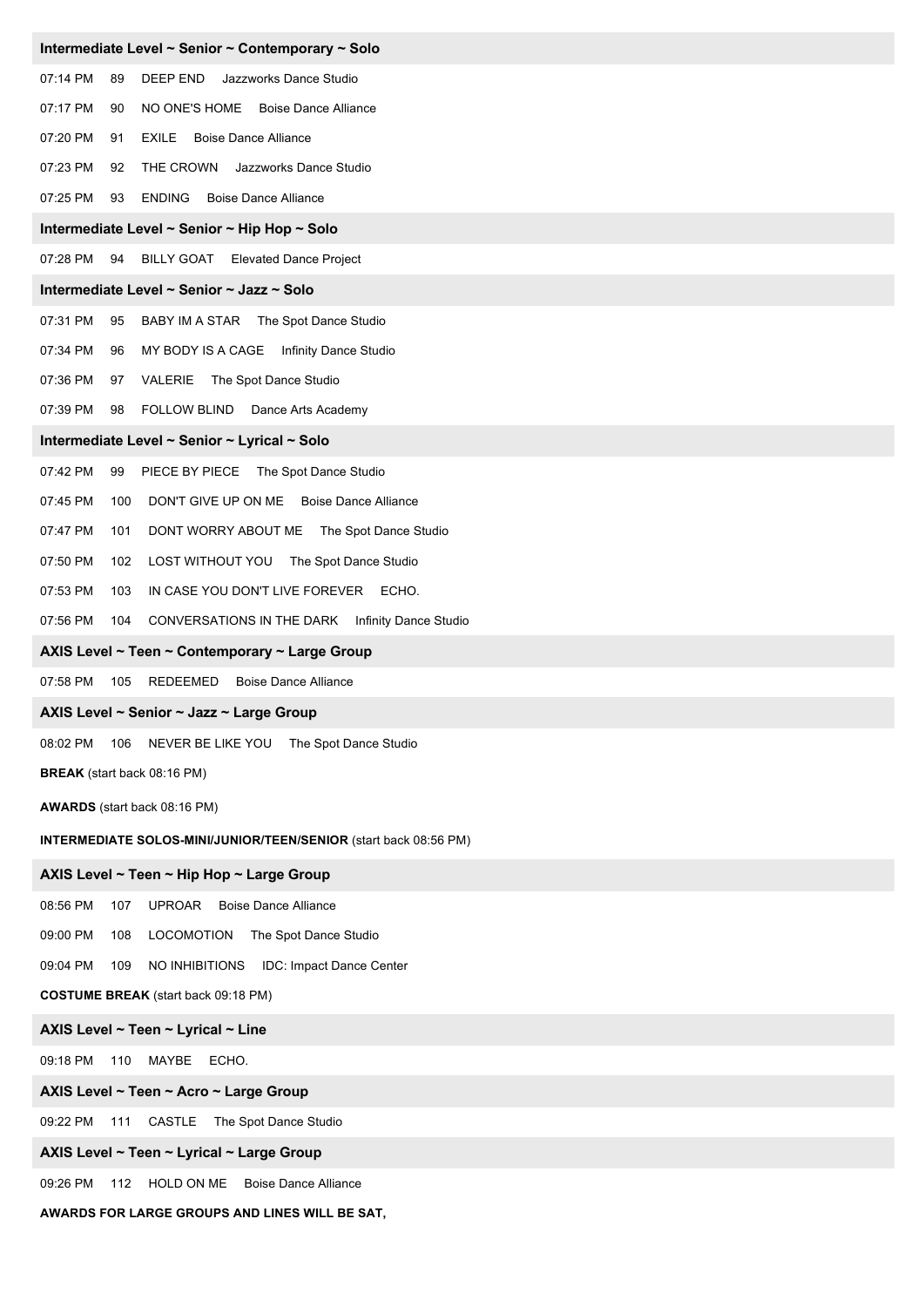# **AXIS Dance Competition Boise, Idaho**

### **FRIDAY, MARCH 4TH**

#### **Final Schedule**

| Novice Level ~ Petite ~ Jazz ~ Solo                                     |
|-------------------------------------------------------------------------|
| 08:00 AM<br>113<br><b>GREAT BALLS OF FIRE</b><br>Dance Unlimited        |
| Novice Level ~ Petite ~ Lyrical ~ Solo                                  |
| 08:02 AM<br>THESE ARE THE DAYS<br>The Spot Dance Studio<br>114          |
| 08:05 AM<br>RETURN TO POOH CORNER<br>The Dance Project<br>115           |
| Novice Level ~ Mini ~ Contemporary ~ Solo                               |
| 08:08 AM<br>116<br>WHAT'S GONNA HAPPEN<br>IDC: Impact Dance Center      |
| Novice Level ~ Mini ~ Hip Hop ~ Solo                                    |
| 08:11 AM<br>117<br>IMMORTALS IDC: Impact Dance Center                   |
| 08:13 AM<br>118 BEGGIN' FootLites Dance Studio                          |
| Novice Level ~ Mini ~ Jazz ~ Solo                                       |
| 08:16 AM<br>EXCEPTIONAL<br>IDC: Impact Dance Center<br>119              |
| 08:19 AM<br>LIPS ARE MOVING The Spot Dance Studio<br>120                |
| 08:22 AM<br>ONE FOR ALL Jazzworks Dance Studio<br>121                   |
| 08:24 AM<br>HOLD THE DRAMA IDC: Impact Dance Center<br>122              |
| 08:27 AM<br>123<br><b>MOM</b><br>IDC: Impact Dance Center               |
| 08:30 AM<br>PARTY GO BOOM Dance Unlimited<br>124                        |
| 08:33 AM<br>IDC: Impact Dance Center<br>125<br><b>FIRE</b>              |
| FootLites Dance Studio<br>08:35 AM<br>GOOD AT BEING BAD<br>126          |
| 08:38 AM<br>127<br>RIDE ECHO.                                           |
| Novice Level ~ Mini ~ Lyrical ~ Solo                                    |
| 08:41 AM<br>128<br>MR. RED, WHITE, AND BLUE Jazzworks Dance Studio      |
| Novice Level ~ Mini ~ Musical Theatre ~ Solo                            |
| 08:44 AM<br>FootLites Dance Studio<br>129<br>14 G                       |
| 08:46 AM<br>WHEN I GET MY NAME IN LIGHTS<br>Dance Unlimited<br>130      |
| Novice Level ~ Junior ~ Contemporary ~ Solo                             |
| 08:49 AM<br><b>DREAMER</b><br>Infinity Dance Studio<br>131              |
| Novice Level ~ Junior ~ Hip Hop ~ Solo                                  |
| 132 DROP THE BASS FootLites Dance Studio<br>08:52 AM                    |
| Novice Level ~ Junior ~ Jazz ~ Solo                                     |
| 08:55 AM<br>133<br>DANCE WITH ME TONIGHT<br><b>Boise Dance Alliance</b> |
| 08:57 AM<br><b>WILD ONE</b><br>The Spot Dance Studio<br>134             |
| 09:00 AM<br>THE FEAR<br>Jazzworks Dance Studio<br>135                   |
| 09:03 AM<br>NEW BEST THING<br>Infinity Dance Studio<br>136              |
| 09:06 AM<br>BEETLEJUICE FootLites Dance Studio<br>137                   |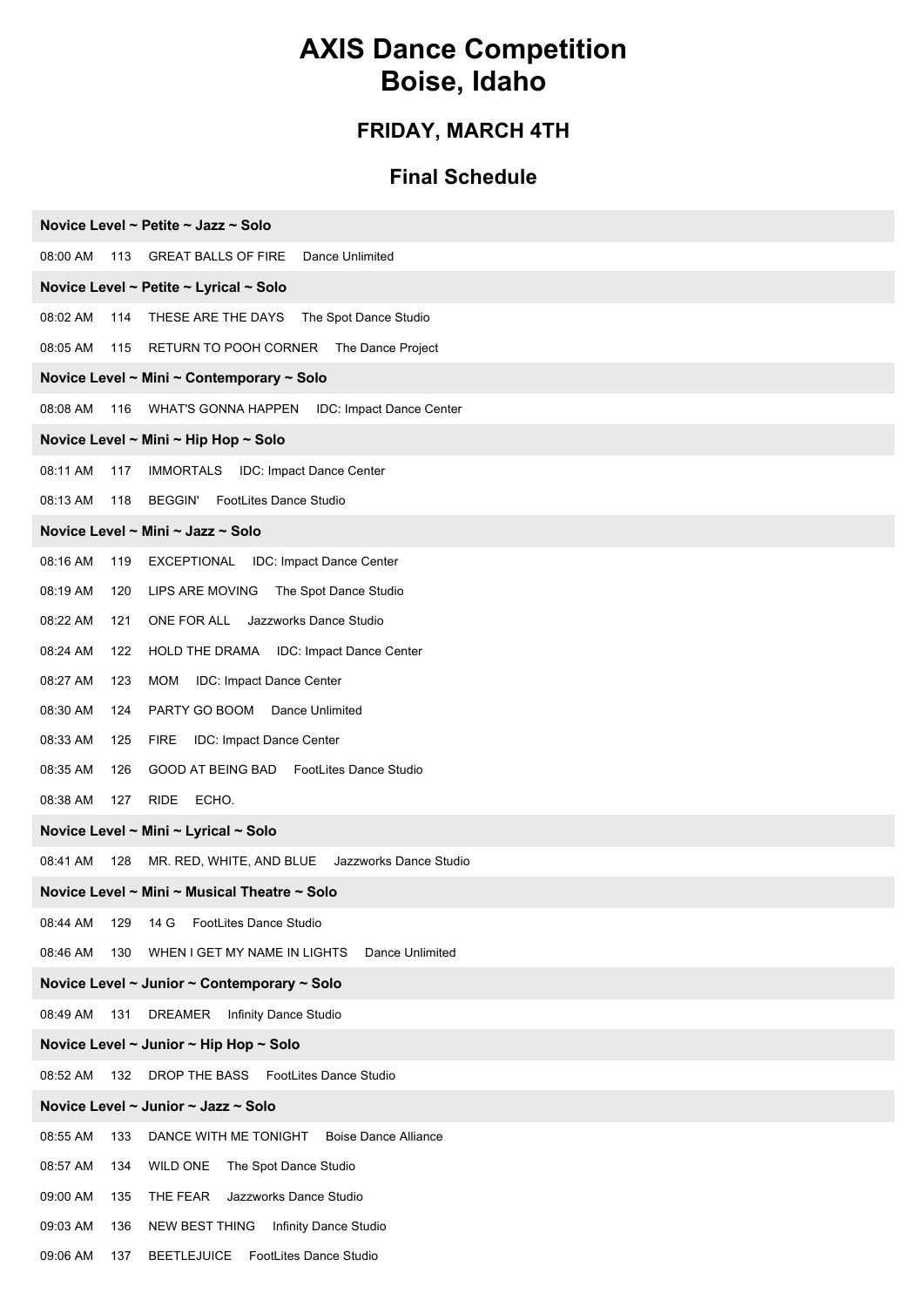| 09:08 AM | 138 | I'M A LADY<br>Dance Unlimited                          |
|----------|-----|--------------------------------------------------------|
| 09:11 AM | 139 | LIKE THIS<br>ECHO.                                     |
| 09:14 AM | 140 | KING AND QUEENS<br>Infinity Dance Studio               |
| 09:17 AM | 141 | <b>Boise Dance Alliance</b><br>SAX                     |
| 09:19 AM | 142 | <b>CONGA</b> FootLites Dance Studio                    |
| 09:22 AM | 143 | <b>FootLites Dance Studio</b><br>PAPARAZZI             |
| 09:25 AM | 144 | <b>Boise Dance Alliance</b><br>GLAM                    |
| 09:28 AM | 145 | HOW DO I LOOK Boise Dance Alliance                     |
| 09:30 AM | 146 | BIRTHDAY ECHO.                                         |
|          |     | Novice Level ~ Junior ~ Lyrical ~ Solo                 |
| 09:33 AM | 147 | Infinity Dance Studio<br>TRY                           |
| 09:36 AM | 148 | IF I DIDN'T HAVE YOU Boise Dance Alliance              |
| 09:39 AM | 149 | I NEED YOUR LOVE ECHO.                                 |
| 09:41 AM | 150 | Jazzworks Dance Studio<br><b>SPEECHLESS</b>            |
| 09:44 AM | 151 | THIS TOWN<br>ECHO.                                     |
| 09:47 AM | 152 | SECRETS The Spot Dance Studio                          |
| 09:50 AM | 153 | <b>UNWRITTEN</b><br>Jazzworks Dance Studio             |
|          |     | Novice Level ~ Junior ~ Musical Theatre ~ Solo         |
| 09:52 AM | 154 | MY STRONGEST SUIT<br><b>FootLites Dance Studio</b>     |
| 09:55 AM | 155 | YACHT CLUB SWING Boise Dance Alliance                  |
|          |     | Novice Level ~ Petite ~ Jazz ~ Duo/Trio                |
| 09:58 AM | 156 | I'M STILL GOOD<br>IDC: Impact Dance Center             |
|          |     | Intermediate Level ~ Junior ~ Jazz ~ Duo/Trio          |
|          |     | 10:01 AM 157 COVER GIRL FootLites Dance Studio         |
|          |     | Novice Level ~ Teen ~ Hip Hop ~ Solo                   |
| 10:03 AM | 158 | JAMES BOND FootLites Dance Studio                      |
|          |     | Intermediate Level ~ Teen ~ Jazz ~ Duo/Trio            |
| 10:06 AM | 159 | <b>BEST FRIEND</b><br><b>Elevated Dance Project</b>    |
|          |     | Intermediate Level ~ Teen ~ Musical Theatre ~ Duo/Trio |
| 10:09 AM | 160 | END OF THE LINE FootLites Dance Studio                 |
|          |     | Intermediate Level ~ Senior ~ Lyrical ~ Duo/Trio       |
| 10:12 AM | 161 | <b>GLITTER</b><br>Jazzworks Dance Studio               |
|          |     | Novice Level ~ Mini ~ Lyrical ~ Duo/Trio               |
| 10:14 AM |     | 162 YELLOW Dance Unlimited                             |
| 10:17 AM | 163 | HIDEAWAY<br>Jazzworks Dance Studio                     |
|          |     | Novice Level ~ Petite ~ Lyrical ~ Duo/Trio             |
| 10:20 AM |     | 164 EXTRAORDINARY MAGIC<br>IDC: Impact Dance Center    |
|          |     | Novice Level ~ Junior ~ Musical Theatre ~ Duo/Trio     |
| 10:23 AM | 165 | POTTER WALTZ-THE BEAUXBATONS<br>Jazzworks Dance Studio |
|          |     | Intermediate Level ~ Junior ~ Hip Hop ~ Duo/Trio       |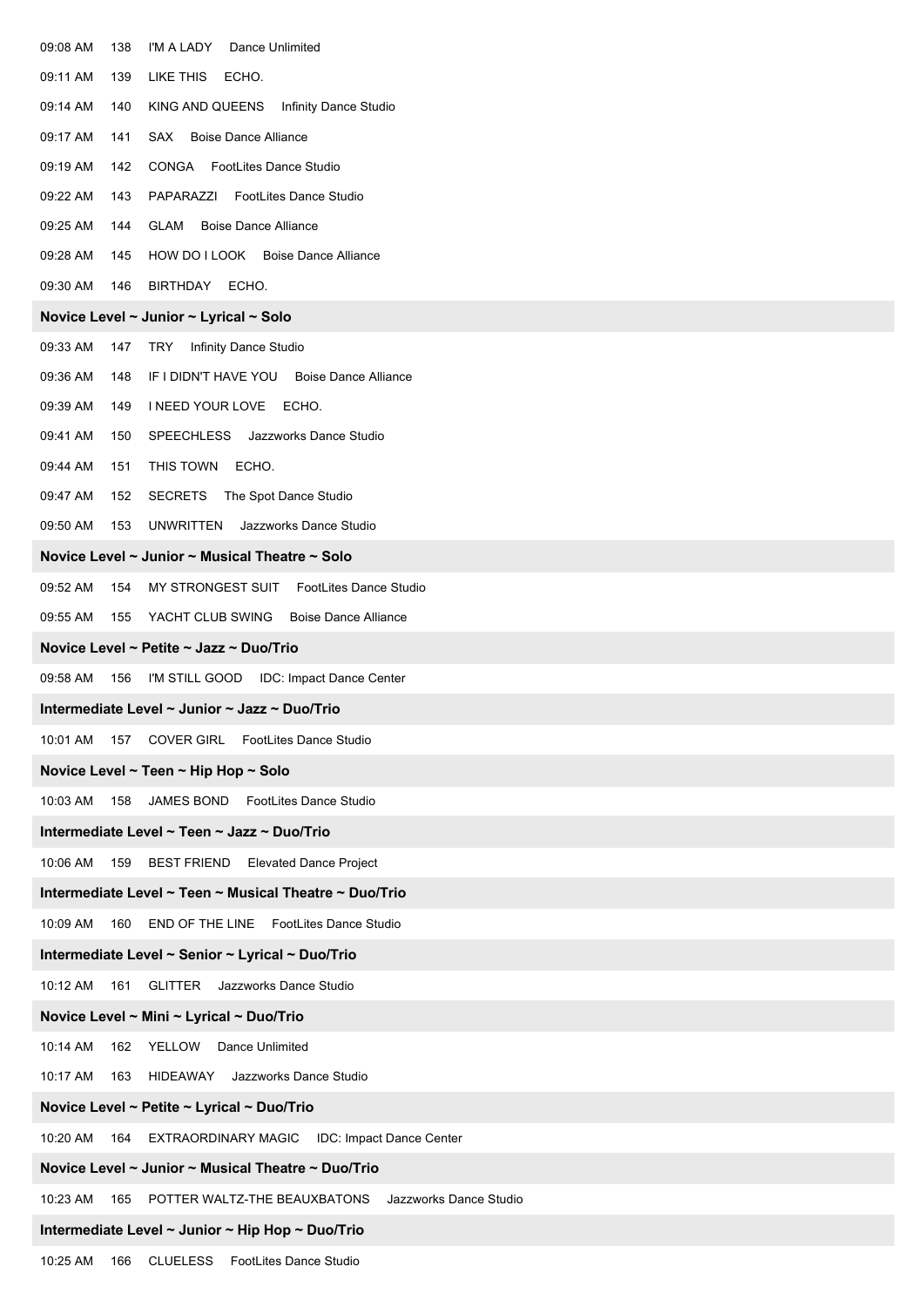| 10:28 AM<br>FINESSE FootLites Dance Studio<br>167                         |
|---------------------------------------------------------------------------|
| Novice Level ~ Junior ~ Open ~ Duo/Trio                                   |
| 10:31 AM<br>168 ABRACADABRA FootLites Dance Studio                        |
| Intermediate Level ~ Teen ~ Contemporary ~ Duo/Trio                       |
| 10:34 AM<br>169<br><b>TEENAGE MIND</b><br><b>Elevated Dance Project</b>   |
| 10:36 AM<br>170 MERCY Elevated Dance Project                              |
| Intermediate Level ~ Mini ~ Lyrical ~ Duo/Trio                            |
| 10:39 AM<br>171 WHAT A WONDERFUL WORLD Dance Unlimited                    |
| Intermediate Level ~ Junior ~ Lyrical ~ Duo/Trio                          |
| 10:42 AM<br>172 YELLOW BRICK ROAD Elevated Dance Project                  |
| Intermediate Level ~ Junior ~ Musical Theatre ~ Duo/Trio                  |
| 10:45 AM<br>173 STEPSISTER'S LAMENT FootLites Dance Studio                |
| Novice Level ~ Teen ~ Hip Hop ~ Duo/Trio                                  |
| 174 GIRLS FootLites Dance Studio<br>10:47 AM                              |
| Novice Level ~ Teen ~ Contemporary ~ Solo                                 |
| HOLD ME WHILE YOU WAIT Jazzworks Dance Studio<br>10:50 AM<br>175          |
| 10:53 AM<br>HUMAN FootLites Dance Studio<br>176                           |
| 10:56 AM<br>177 UNSTOPPABLE FootLites Dance Studio                        |
| Novice Level ~ Teen ~ Jazz ~ Solo                                         |
| 10:58 AM<br><b>CIRCUS</b> Boise Dance Alliance<br>178                     |
| WRITE MY STORY FootLites Dance Studio<br>11:01 AM<br>179                  |
| CONFIDENT<br>11:04 AM<br>180<br>ECHO.                                     |
| Novice Level ~ Teen ~ Lyrical ~ Solo                                      |
| 11:07 AM<br>BEFORE YOU GO ECHO.<br>181                                    |
| 11:09 AM<br>IDC: Impact Dance Center<br>182<br><b>SPEECHLESS</b>          |
| 11:12 AM<br>I DREAMED A DREAM<br><b>Boise Dance Alliance</b><br>183       |
| 11:15 AM<br>PREACH The Spot Dance Studio<br>184                           |
| 11:18 AM<br>YOU BROKE ME FIRST<br>Jazzworks Dance Studio<br>185           |
| 11:20 AM<br>RESCUE The Spot Dance Studio<br>186                           |
| DANCING WITH YOUR GHOST<br><b>Boise Dance Alliance</b><br>11:23 AM<br>187 |
| Novice Level ~ Senior ~ Lyrical ~ Solo                                    |
| 11:26 AM<br><b>HOUSE WITH NO MIRRORS</b><br>ECHO.<br>188                  |
| Novice Level ~ Petite ~ Jazz ~ Small Group                                |
| 11:29 AM<br>SHAKE YOUR TAIL FEATHER<br>Dance Unlimited<br>189             |
| Novice Level ~ Mini ~ Jazz ~ Small Group                                  |
| Dance Unlimited<br>11:32 AM<br>190<br>ABC                                 |
| 11:35 AM<br>CROCODILE ROCK Elevated Dance Project<br>191                  |
| <b>KING TUT</b><br>11:38 AM<br>ECHO.<br>192                               |
| JUDGES BREAK (start back 11:51 AM)                                        |

**Novice Level ~ Tiny Tot ~ Lyrical ~ Small Group**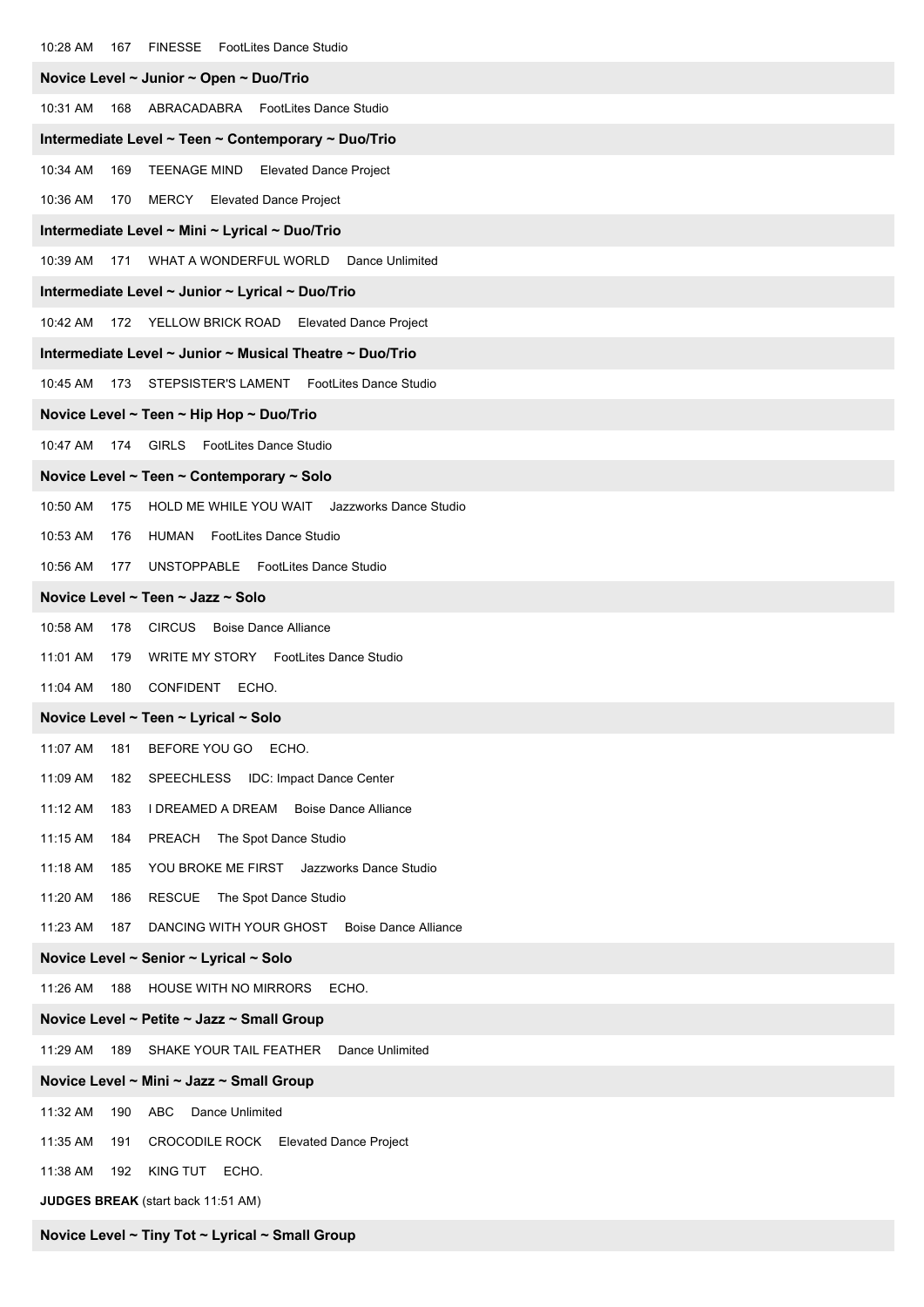| 11:51 AM<br>WINNIE THE POOH IDC: Impact Dance Center<br>193              |
|--------------------------------------------------------------------------|
| Novice Level ~ Mini ~ Hip Hop ~ Small Group                              |
| 11:54 AM<br>CELEBRATE FootLites Dance Studio<br>194                      |
| TOY STORY SQUAD Dance Unlimited<br>11:57 AM<br>195                       |
| Novice Level ~ Junior ~ Jazz ~ Small Group                               |
| 12:00 PM<br>CELEBRATION<br><b>Elevated Dance Project</b><br>196          |
| 12:03 PM<br>ROCKSTAR IDC: Impact Dance Center<br>197                     |
| 12:06 PM<br>SHOPOHOLIC FootLites Dance Studio<br>198                     |
| Novice Level ~ Mini ~ Lyrical ~ Small Group                              |
| 12:09 PM<br>199<br><b>GIRLS</b><br>The Spot Dance Studio                 |
| BETTER PLACE Elevated Dance Project<br>12:12 PM<br>200                   |
| Novice Level ~ Mini ~ Open ~ Small Group                                 |
| GIRL SCOUTS FootLites Dance Studio<br>12:15 PM<br>201                    |
| Novice Level ~ Tiny Tot ~ Hip Hop ~ Small Group                          |
| 12:18 PM<br>202 I GET LOOSE IDC: Impact Dance Center                     |
| Novice Level ~ Junior ~ Lyrical ~ Small Group                            |
| 12:21 PM<br><b>FLOWERS</b><br>IDC: Impact Dance Center<br>203            |
| 12:24 PM<br>THE LITTLE THINGS Elevated Dance Project<br>204              |
| Novice Level ~ Junior ~ Musical Theatre ~ Small Group                    |
| 12:27 PM<br>205<br>SODA POP<br>Dance Unlimited                           |
| Novice Level ~ Mini ~ Lyrical ~ Small Group                              |
| 12:30 PM<br>206<br>LITTLE WORRIERS The Spot Dance Studio                 |
| Novice Level ~ Junior ~ Open ~ Small Group                               |
| 12:33 PM<br><b>BEAUTY SHOP</b><br><b>FootLites Dance Studio</b><br>207   |
| AXIS Level ~ Junior ~ Pointe ~ Solo                                      |
| 12:36 PM<br>208<br>PAQUITA: FOREST VARIATION<br>IDC: Impact Dance Center |
| AXIS Level ~ Junior ~ Lyrical ~ Solo                                     |
| Dance Unlimited<br>12:38 PM<br>209<br><b>BREATHE ME</b>                  |
| AXIS Level ~ Junior ~ Open ~ Solo                                        |
| GRASSHOPPER<br><b>Elevated Dance Project</b><br>12:41 PM<br>210          |
| AXIS Level ~ Junior ~ Contemporary ~ Solo                                |
| 12:44 PM<br>211<br>PAINT IT BLACK Dance Unlimited                        |
| 12:47 PM<br>Dance Unlimited<br>212<br>THE SOUNDS OF SILENCE (Miss Title) |
| 12:49 PM<br><b>ROSYLN</b><br><b>Elevated Dance Project</b><br>213        |
| 12:52 PM<br><b>HOLY WATER</b><br>Dance Unlimited<br>214                  |
| 12:55 PM<br><b>BLUE JAY</b><br>215<br><b>Elevated Dance Project</b>      |
| 12:58 PM<br><b>RUNAWAY</b><br>Dance Unlimited<br>216                     |
| 01:00 PM<br>COMEBACK<br><b>Elevated Dance Project</b><br>217             |
| 01:03 PM<br><b>EMPHASIS</b><br><b>Elevated Dance Project</b><br>218      |
| 01:06 PM<br>SOMEBODY TO LOVE<br>Dance Unlimited<br>219                   |
| 01:09 PM<br>DREAM STATE IDC: Impact Dance Center<br>220                  |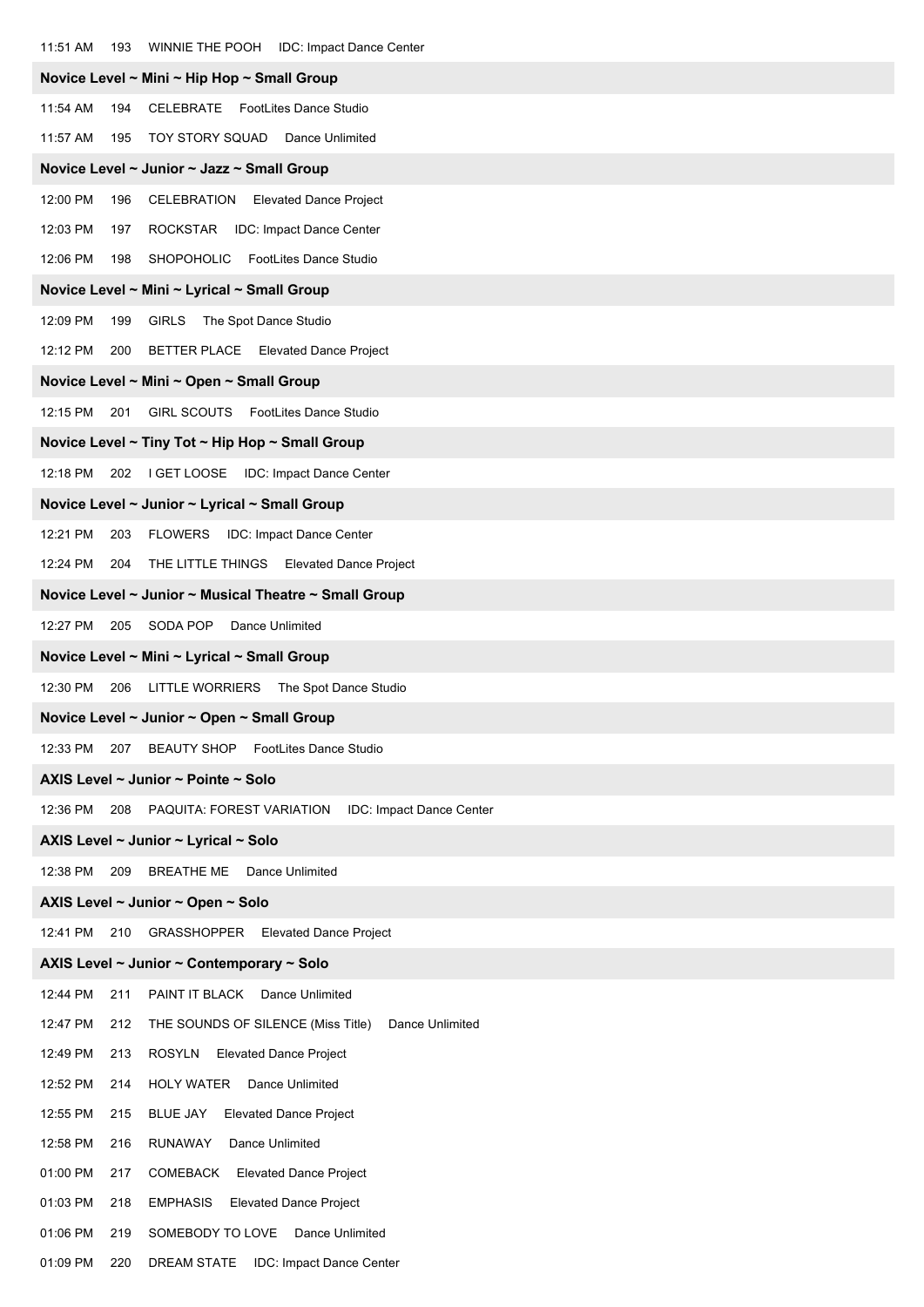|              |     | AXIS Level ~ Junior ~ Lyrical ~ Solo                                  |
|--------------|-----|-----------------------------------------------------------------------|
| 01:11 PM 221 |     | I'LL CHOOSE YOUR LOVE ECHO.                                           |
|              |     | AXIS Level ~ Junior ~ Jazz ~ Solo                                     |
| 01:14 PM     | 222 | ANOTHER ONE BITES THE DUST<br>ECHO.                                   |
| 01:17 PM     | 223 | SUPER TROUPER ECHO.                                                   |
| 01:20 PM     | 224 | <b>ENERGIA</b> Dance Unlimited                                        |
| 01:22 PM     | 225 | FEVER Dance Unlimited                                                 |
| 01:25 PM     | 226 | HEY, HI, HELLO (Miss Title) Dance Unlimited                           |
|              |     | AXIS Level ~ Junior ~ Lyrical ~ Solo                                  |
| 01:28 PM     | 227 | HALO ECHO.                                                            |
| 01:31 PM     | 228 | WILD HEARTS ECHO.                                                     |
| 01:33 PM     | 229 | RISE (Miss Title) Dance Unlimited                                     |
|              |     | AXIS Level ~ Junior ~ Acro ~ Solo                                     |
| 01:36 PM     | 230 | NEVER ENOUGH The Spot Dance Studio                                    |
|              |     | AXIS Level ~ Junior ~ Lyrical ~ Duo/Trio                              |
|              |     | 01:39 PM 231 CONSTELLATIONS Dance Unlimited                           |
|              |     | AXIS Level ~ Junior ~ Musical Theatre ~ Duo/Trio                      |
|              |     | 01:42 PM 232 JET SET Elevated Dance Project                           |
|              |     | <b>BREAK</b> (start back 01:54 PM)                                    |
|              |     | <b>AWARDS</b> (start back 02:34 PM)                                   |
|              |     | ALL NOVICE SOLOS (start back 02:34 PM)                                |
|              |     | ALL INTERMEDIATE DUO/TRIOS (start back 02:34 PM)                      |
|              |     |                                                                       |
|              |     | NOVICE SMALL GROUPS-TINY TOT/PETITE/MINI/JUNIOR (start back 02:34 PM) |
|              |     | AXIS SOLOS- JUNIOR (start back 02:34 PM)                              |
|              |     | AXIS DUO/TRIOS - JUNIOR (start back 02:34 PM)                         |
|              |     | AXIS Level ~ Teen ~ Ballet ~ Solo                                     |
| 02:34 PM     | 233 | ONE DAY I'LL FLY AWAY<br>Dance Arts Academy                           |
|              |     | AXIS Level ~ Teen ~ Contemporary ~ Solo                               |
| 02:37 PM     | 234 | RIBBONS UNDONE<br><b>Elevated Dance Project</b>                       |
| 02:40 PM     | 235 | SKY FULL OF SONG<br>ECHO.                                             |
| 02:43 PM     | 236 | DEEPEST LONELY<br>ECHO.                                               |
| 02:45 PM     | 237 | THE MIDDLE Elevated Dance Project                                     |
| 02:48 PM     | 238 | I FOUND<br><b>Elevated Dance Project</b>                              |
| 02:51 PM     | 239 | MY TEARS RICOCHET<br>ECHO.                                            |
| 02:54 PM     | 240 | <b>Elevated Dance Project</b><br>HUMAN                                |
| 02:56 PM     | 241 | THIS IS THE WALK Elevated Dance Project                               |
| 02:59 PM     | 242 | DECOMPOSE ECHO.                                                       |
| 03:02 PM     |     | WHISPERS<br>ECHO.                                                     |
|              | 243 |                                                                       |
| 03:05 PM     | 244 | <b>INFINITY</b><br><b>Elevated Dance Project</b>                      |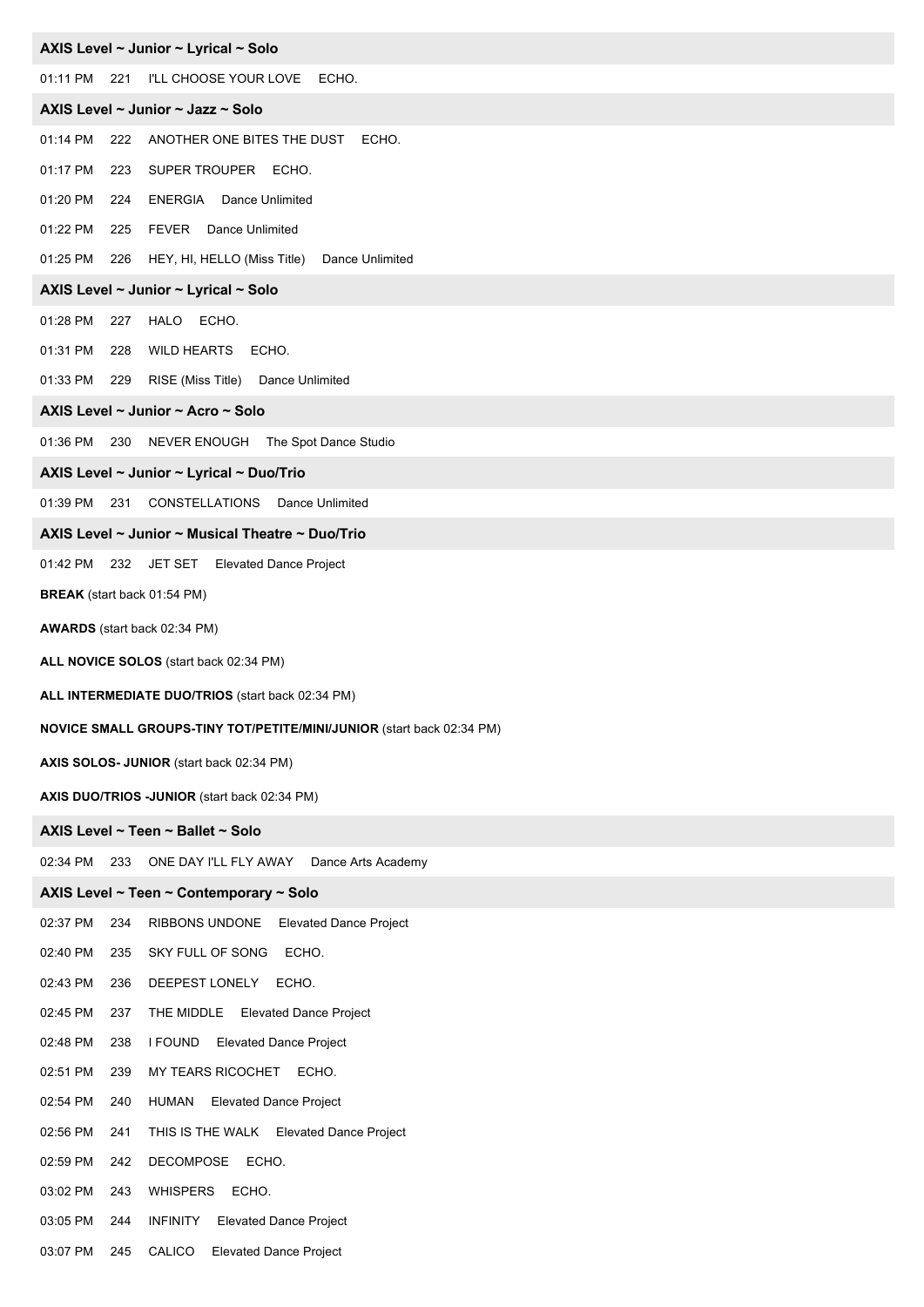| 03:10 PM | 246 | <b>STORM</b><br><b>Elevated Dance Project</b>            |  |  |  |  |
|----------|-----|----------------------------------------------------------|--|--|--|--|
| 03:13 PM | 247 | WHEN WE'RE OLDER IDC: Impact Dance Center                |  |  |  |  |
| 03:16 PM | 248 | DEEP WATER IDC: Impact Dance Center                      |  |  |  |  |
| 03:18 PM | 249 | NOISE IN SPACE Elevated Dance Project                    |  |  |  |  |
| 03:21 PM | 250 | FAST CARS ECHO.                                          |  |  |  |  |
| 03:24 PM | 251 | THE HILL<br>Maya Besecker                                |  |  |  |  |
| 03:27 PM | 252 | A PALE<br>IDC: Impact Dance Center                       |  |  |  |  |
| 03:29 PM | 253 | <b>MOVE</b><br>IDC: Impact Dance Center                  |  |  |  |  |
| 03:32 PM | 254 | DANCING WITH THE DEVIL<br>Jazzworks Dance Studio         |  |  |  |  |
| 03:35 PM | 255 | THE CRUMBLING<br>Dance Unlimited                         |  |  |  |  |
| 03:38 PM | 256 | DREAM STATE Dance Unlimited                              |  |  |  |  |
| 03:40 PM | 257 | EITHER YOU LOVE ME OR YOU DON'T<br>Dance Unlimited       |  |  |  |  |
|          |     | AXIS Level ~ Teen ~ Hip Hop ~ Solo                       |  |  |  |  |
| 03:43 PM | 258 | <b>VAIN</b><br><b>FootLites Dance Studio</b>             |  |  |  |  |
|          |     | AXIS Level ~ Teen ~ Jazz ~ Solo                          |  |  |  |  |
| 03:46 PM | 259 | <b>MONEY</b><br>IDC: Impact Dance Center                 |  |  |  |  |
| 03:49 PM | 260 | <b>GOT IT</b><br>IDC: Impact Dance Center                |  |  |  |  |
| 03:51 PM | 261 | SMOKE THERE'S FIRE Elevated Dance Project                |  |  |  |  |
| 03:54 PM | 262 | RUBY BLUE The Spot Dance Studio                          |  |  |  |  |
| 03:57 PM | 263 | <b>BLACK VELVET</b><br>Dance Unlimited                   |  |  |  |  |
|          |     | AXIS Level ~ Teen ~ Lyrical ~ Solo                       |  |  |  |  |
| 04:00 PM | 264 | HERE COMES THE RIVER<br><b>Elevated Dance Project</b>    |  |  |  |  |
| 04:02 PM | 265 | <b>FRESH ROSES</b><br>ECHO.                              |  |  |  |  |
|          |     | 04:05 PM 266 SAINT HONESTY Dance Arts Academy            |  |  |  |  |
|          |     | AXIS Level ~ Teen ~ Musical Theatre ~ Solo               |  |  |  |  |
| 04:08 PM | 267 | ICE FROM RUSSIA<br><b>Elevated Dance Project</b>         |  |  |  |  |
|          |     | AXIS Level ~ Teen ~ Open ~ Solo                          |  |  |  |  |
| 04:11 PM | 268 | <b>TOMB</b> Elevated Dance Project                       |  |  |  |  |
|          |     | AXIS Level ~ Teen ~ Pointe ~ Solo                        |  |  |  |  |
| 04:13 PM | 269 | PEASANT PAS Maya Besecker                                |  |  |  |  |
| 04:16 PM | 270 | LA FILLE MAL GARDEE IDC: Impact Dance Center             |  |  |  |  |
| 04:19 PM | 271 | LE CORSAIRE ODALISQUE VARIATION IDC: Impact Dance Center |  |  |  |  |
| 04:22 PM | 272 | <b>VIOLENT FAIRY</b><br>IDC: Impact Dance Center         |  |  |  |  |
| 04:24 PM | 273 | DIANE AND ACTEON IDC: Impact Dance Center                |  |  |  |  |
|          |     | AXIS Level ~ Senior ~ Ballet ~ Solo                      |  |  |  |  |
|          |     | 04:27 PM 274 LILAC FAIRY<br><b>Boise Dance Alliance</b>  |  |  |  |  |
|          |     | AXIS Level ~ Teen ~ Contemporary ~ Duo/Trio              |  |  |  |  |
| 04:30 PM | 275 | AFTERTHOUGHT Elevated Dance Project                      |  |  |  |  |
|          |     | AXIS Level ~ Senior ~ Contemporary ~ Solo                |  |  |  |  |
| 04:33 PM | 276 | LIABILITY<br>ECHO.                                       |  |  |  |  |

04:35 PM 277 A FRENQUENCY Elevated Dance Project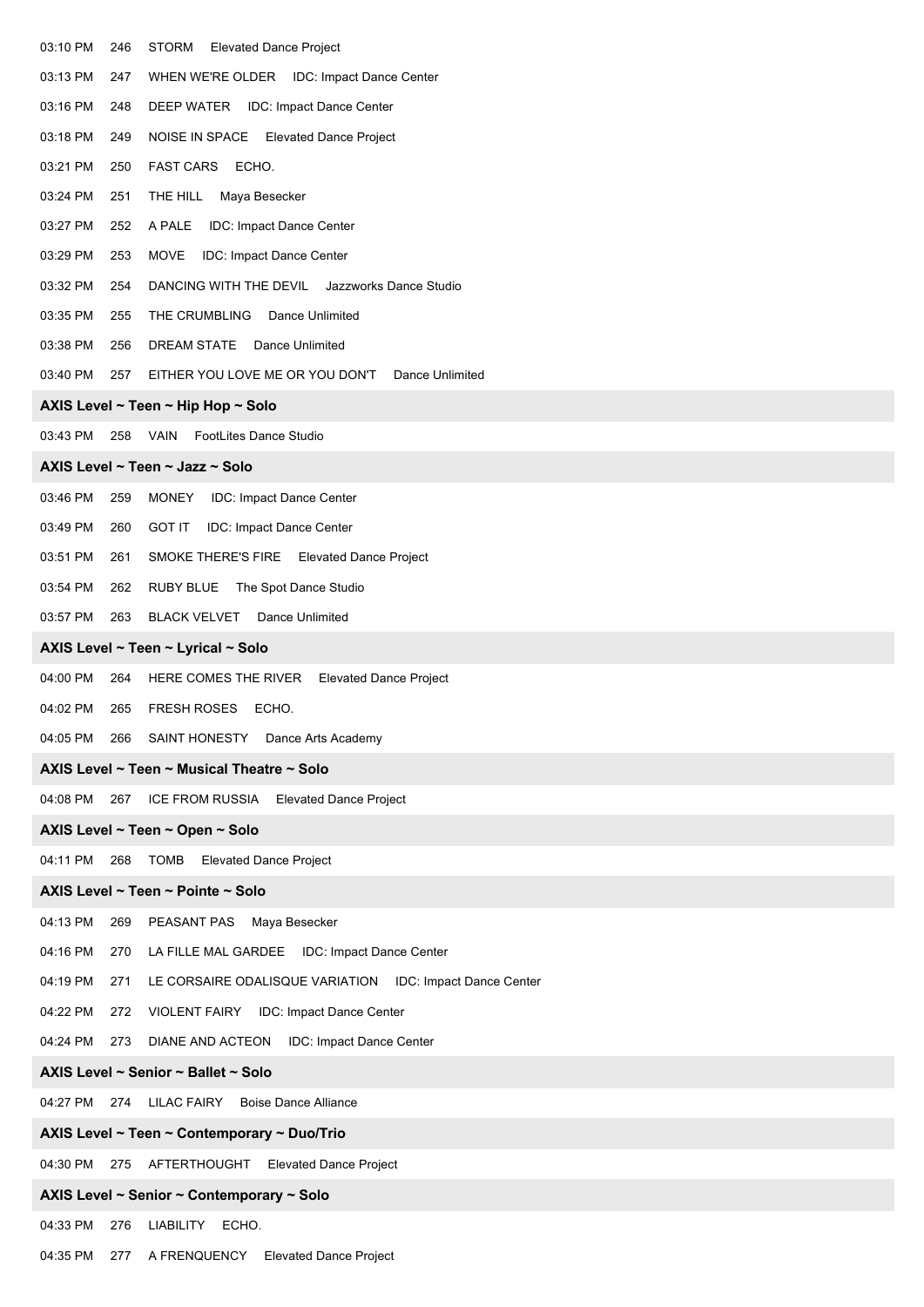| 04:38 PM | 278 | MAYBE IT WAS ME Dance Unlimited                      |
|----------|-----|------------------------------------------------------|
| 04:41 PM | 279 | GRACE<br><b>Boise Dance Alliance</b>                 |
| 04:44 PM | 280 | WE'LL BE FINE IDC: Impact Dance Center               |
| 04:46 PM | 281 | BODY<br><b>Elevated Dance Project</b>                |
| 04:49 PM | 282 | FURTHEST THING Boise Dance Alliance                  |
| 04:52 PM | 283 | BE STILL IDC: Impact Dance Center                    |
| 04:55 PM | 284 | MISBEHAVIN<br>Infinity Dance Studio                  |
| 04:57 PM | 285 | BITTER ECHO.                                         |
| 05:00 PM | 286 | SIMPLE AS THIS<br>ECHO.                              |
| 05:03 PM | 287 | HOLD BACK THE RIVER Infinity Dance Studio            |
| 05:06 PM | 288 | HAPPIEST YEAR Boise Dance Alliance                   |
| 05:08 PM | 289 | CHANGE IS EVERYTHING Boise Dance Alliance            |
| 05:11 PM | 290 | THE CHOIR Dance Unlimited                            |
| 05:14 PM | 291 | SOUTHLAND (Miss Title) Dance Unlimited               |
| 05:17 PM | 292 | WHAT IS THAT Dance Unlimited                         |
| 05:19 PM | 293 | NATURE BOY ECHO.                                     |
| 05:22 PM | 294 | <b>CREEK MEMORIES</b> Elevated Dance Project         |
| 05:25 PM | 295 | A SONG TO KEEP YOU COMPANY Elevated Dance Project    |
| 05:28 PM | 296 | POSTCARD LOVER ECHO.                                 |
| 05:30 PM | 297 | HIGH DEF DISTANCE ROMANCE IDC: Impact Dance Center   |
| 05:33 PM | 298 | WHEN I'M SMALL Boise Dance Alliance                  |
| 05:36 PM | 299 | CAN'T TAKE MY EYES OFF OF YOU Elevated Dance Project |
| 05:39 PM | 300 | WARRIOR<br>Jazzworks Dance Studio                    |
| 05:41 PM | 301 | 99 Infinity Dance Studio                             |
| 05:44 PM | 302 | DARK CONSCIENCE Dance Unlimited                      |
| 05:47 PM | 303 | TRYING MY BEST The Spot Dance Studio                 |
| 05:50 PM | 304 | TELL ME IT'S REAL FootLites Dance Studio             |
| 05:52 PM | 305 | OLD PINE Boise Dance Alliance                        |
| 05:55 PM | 306 | <b>BROKEN PRAYERS</b> Boise Dance Alliance           |
| 05:58 PM | 307 | EVERYBODY KNOWS<br><b>Boise Dance Alliance</b>       |
| 06:01 PM | 308 | FEEL OK The Spot Dance Studio                        |
| 06:03 PM | 309 | BACK IN MY BODY Boise Dance Alliance                 |
| 06:06 PM | 310 | ADDICTED IDC: Impact Dance Center                    |
| 06:09 PM | 311 | RIDE<br>ECHO.                                        |
| 06:12 PM | 312 | PAINT IT BLACK Jazzworks Dance Studio                |
| 06:14 PM | 313 | LEAVE THE LIGHT ON Infinity Dance Studio             |
| 06:17 PM | 314 | AMEN<br><b>FootLites Dance Studio</b>                |
| 06:20 PM | 315 | SONG TO THE SIREN<br>Dance Arts Academy              |
| 06:23 PM | 316 | Dance Unlimited<br>SAUDADE                           |
| 06:25 PM | 317 | BE WITH U ECHO.                                      |
| 06:28 PM | 318 | DREAMS<br><b>Elevated Dance Project</b>              |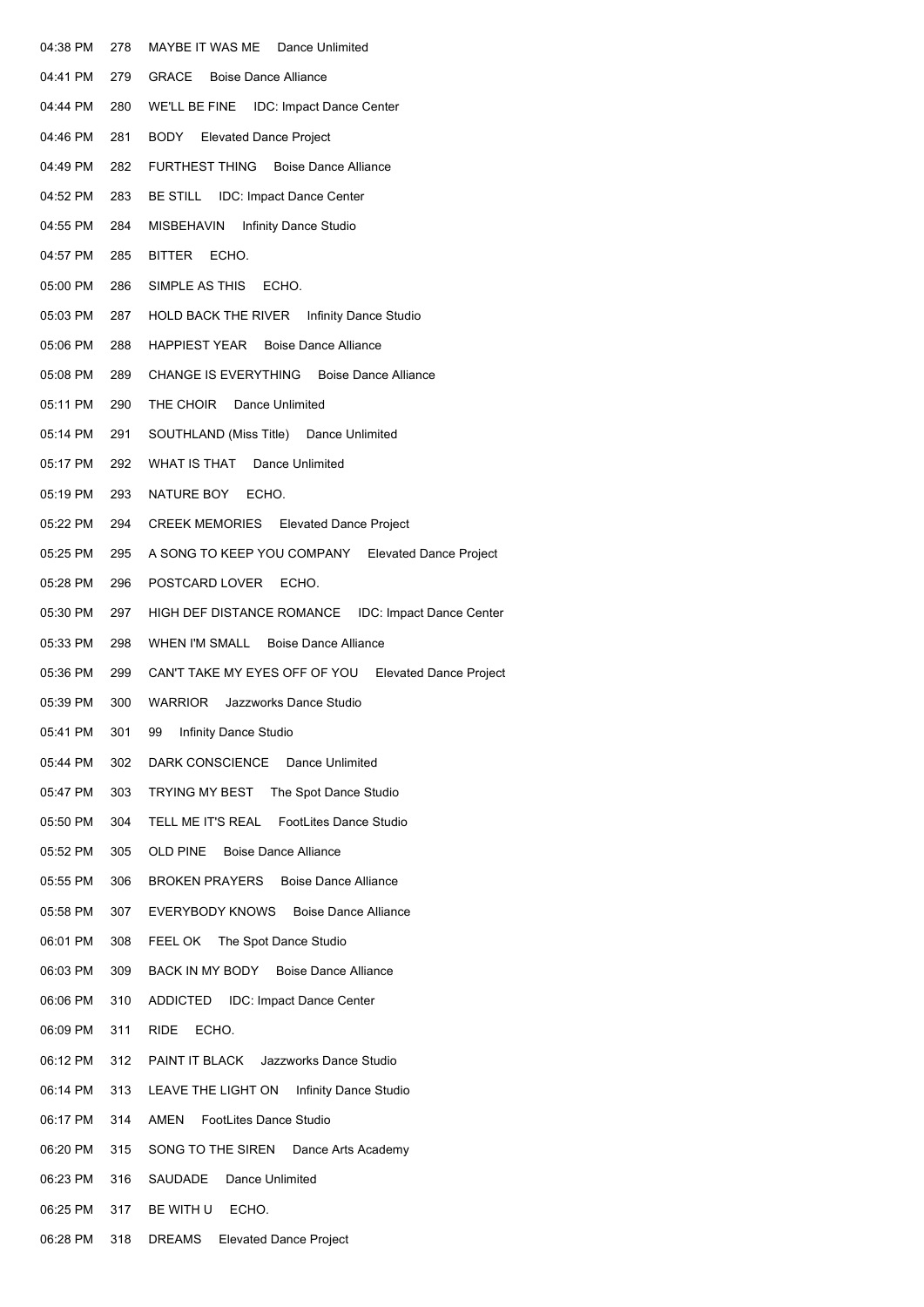| <b>DINNER BREAK</b> (start back 07:01 PM)                                             |
|---------------------------------------------------------------------------------------|
| AXIS Level ~ Senior ~ Hip Hop ~ Solo                                                  |
| 07:01 PM<br><b>FAST</b> FootLites Dance Studio<br>319                                 |
| 07:04 PM<br>START A RIOT<br><b>IDC: Impact Dance Center</b><br>320                    |
| AXIS Level ~ Senior ~ Musical Theatre ~ Solo                                          |
| 07:06 PM<br>321<br>WATCH WHAT HAPPENS<br>IDC: Impact Dance Center                     |
| AXIS Level ~ Senior ~ Jazz ~ Solo                                                     |
| 07:09 PM<br>Jazzworks Dance Studio<br>322<br><b>FEELING GOOD</b>                      |
| 07:12 PM<br>AS LONG AS YOU'RE LIVING Dance Unlimited<br>323                           |
| 07:15 PM<br>MAN-EATER (Miss Title) Elevated Dance Project<br>324                      |
| 07:17 PM<br><b>VIENNA</b><br>Dance Arts Academy<br>325                                |
| 07:20 PM<br>326<br>SHARK<br><b>Boise Dance Alliance</b>                               |
| AXIS Level ~ Senior ~ Lyrical ~ Solo                                                  |
| 07:23 PM<br>DROWNING SHADOWS<br>ECHO.<br>327                                          |
| 07:26 PM<br>LOVELY<br>Dance Unlimited<br>328                                          |
| 07:28 PM<br>YOU SAY<br>The Spot Dance Studio<br>329                                   |
| 07:31 PM<br>330<br>NEED YOU NOW Boise Dance Alliance                                  |
| 07:34 PM<br>THAT GIRL (Miss Title)<br>331<br>Dance Unlimited                          |
| 07:37 PM<br>HAUNTED HOUSE Elevated Dance Project<br>332                               |
| 07:39 PM<br>BANNERS The Spot Dance Studio<br>333                                      |
| AXIS Level ~ Senior ~ Open ~ Solo                                                     |
| 07:42 PM<br>HIT THE ROAD JACK FootLites Dance Studio<br>334                           |
| AXIS Level ~ Senior ~ Pointe ~ Solo                                                   |
| 07:45 PM<br>IDC: Impact Dance Center<br>335<br>LES SYLPHIDES                          |
| 07:48 PM<br>336<br>SLEEPING BEAUTY FAIRY VARIATION<br><b>IDC: Impact Dance Center</b> |
| AXIS Level ~ Senior ~ Acro ~ Solo                                                     |
| 07:50 PM<br>IDC: Impact Dance Center<br>337<br>SMELLS LIKE TEEN SPIRIT                |
| 07:53 PM<br>PLANS WE MAKE<br>Dance Arts Academy<br>338                                |
| JUDGES BREAK (start back 08:06 PM)                                                    |
| AXIS Level ~ Teen ~ Hip Hop ~ Duo/Trio                                                |
| 08:06 PM<br>339<br><b>HALL OF FAME</b><br><b>Elevated Dance Project</b>               |
| 08:09 PM<br>340<br><b>AFFECTION</b><br>IDC: Impact Dance Center                       |
| AXIS Level ~ Senior ~ Contemporary ~ Duo/Trio                                         |
| 08:11 PM<br>SUPER HUMAN<br><b>Elevated Dance Project</b><br>341                       |
| <b>I LOST MYSELF</b><br>08:14 PM<br>342<br><b>Boise Dance Alliance</b>                |
| 08:17 PM<br>SKINNY LOVE<br><b>Boise Dance Alliance</b><br>343                         |
| FootLites Dance Studio<br>08:20 PM<br>THE RAVEN<br>344                                |
| 08:22 PM<br><b>FAME</b><br>Dance Arts Academy<br>345                                  |
| AXIS Level ~ Senior ~ Hip Hop ~ Duo/Trio                                              |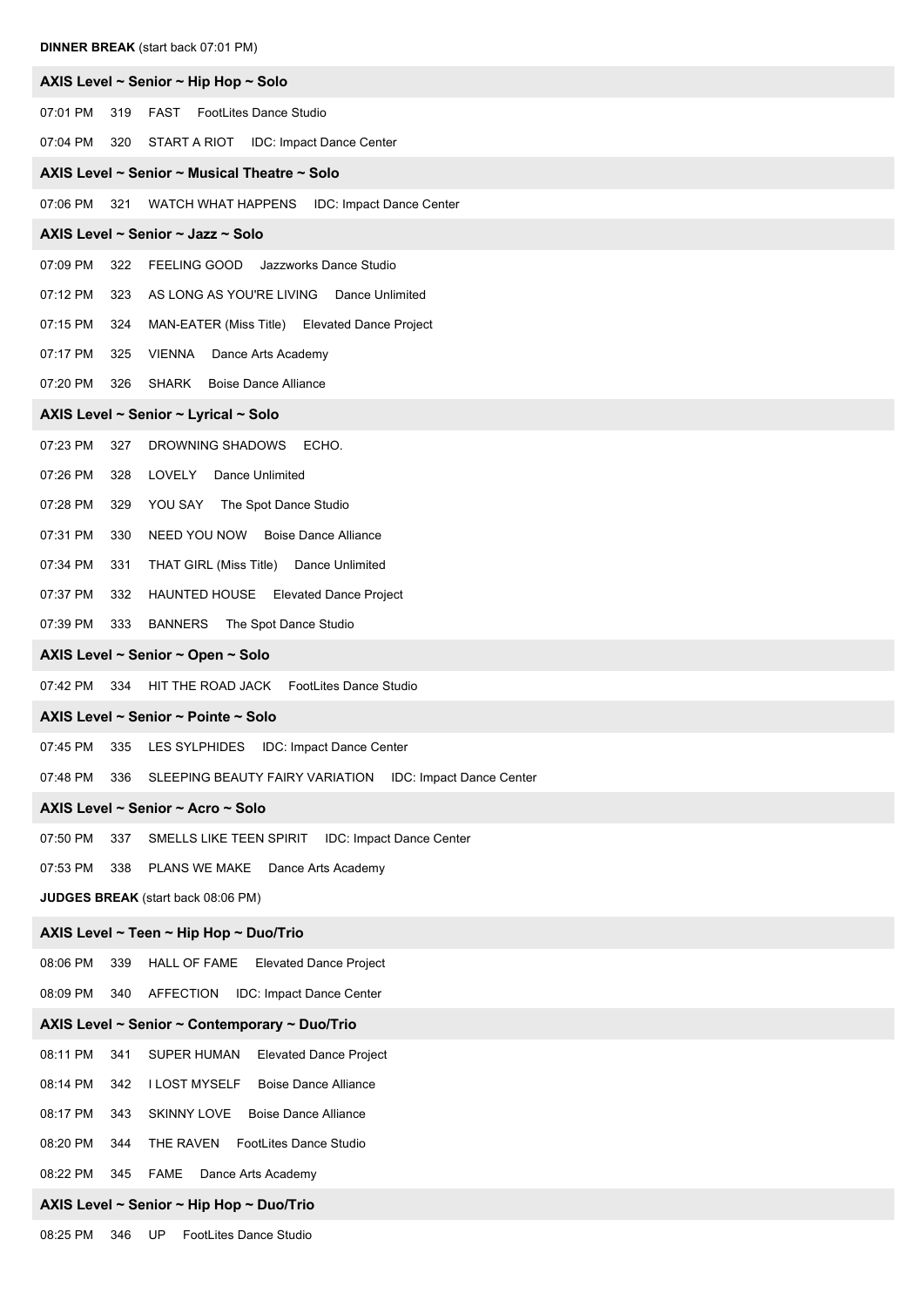**AWARDS** (start back 09:18 PM)

**AXIS SOLOS-TEEN/SENIOR** (start back 09:18 PM)

**AXIS DUO/TRIOS-TEEN/SENIOR**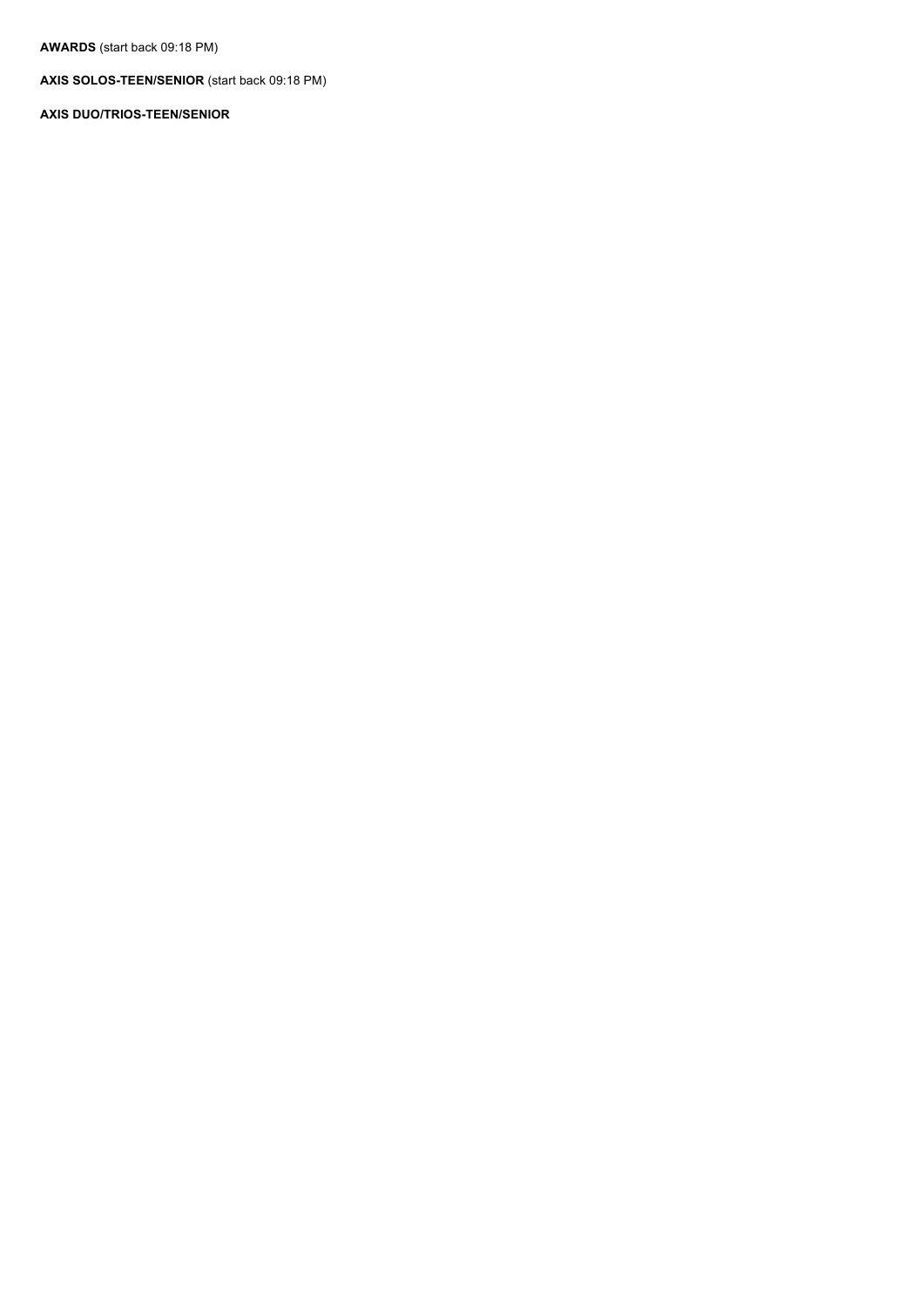## **AXIS Dance Competition Boise, Idaho**

### **SATURDAY, MARCH 5TH**

#### **Final Schedule**

| Intermediate Level ~ Mini ~ Jazz ~ Small Group                            |
|---------------------------------------------------------------------------|
| 08:00 AM 347<br><b>BARBIE GIRL</b><br>Dance Unlimited                     |
| Intermediate Level ~ Mini ~ Musical Theatre ~ Small Group                 |
| A BUSHEL AND A PECK<br>08:03 AM<br>348<br>ECHO.                           |
| Intermediate Level ~ Junior ~ Jazz ~ Small Group                          |
| 08:06 AM<br>349 THINK Elevated Dance Project                              |
| AXIS Level ~ Teen ~ Hip Hop ~ Large Group                                 |
| 08:09 AM 350<br>NO DAYS OFF Elevated Dance Project                        |
| Intermediate Level ~ Junior ~ Contemporary ~ Small Group                  |
| 08:13 AM 351<br>HEROES Elevated Dance Project                             |
| Intermediate Level ~ Senior ~ Jazz ~ Small Group                          |
| BUSINESS OF LOVE The Spot Dance Studio<br>08:16 AM<br>352                 |
| AXIS Level ~ Junior ~ Contemporary ~ Large Group                          |
| 08:19 AM<br>353<br>LONELY HEARTS CLUB<br>ECHO.                            |
| AXIS Level ~ Senior ~ Jazz ~ Small Group                                  |
| <b>TOXIC</b> Jazzworks Dance Studio<br>08:23 AM<br>354                    |
| 08:26 AM<br>NIGHT CRAWLING ECHO.<br>355                                   |
| 08:29 AM<br>CITY TO RUN Elevated Dance Project<br>356                     |
| 08:32 AM<br>SHHHH IDC: Impact Dance Center<br>357                         |
| Intermediate Level ~ Junior ~ Hip Hop ~ Small Group                       |
| 08:35 AM<br>358<br><b>DOOWIT</b><br><b>Elevated Dance Project</b>         |
| 08:38 AM<br>ELEVATE Elevated Dance Project<br>359                         |
| Intermediate Level ~ Senior ~ Lyrical ~ Small Group                       |
| 08:41 AM<br><b>ALRIGHT</b><br>The Spot Dance Studio<br>360                |
| AXIS Level ~ Junior ~ Jazz ~ Small Group                                  |
| 08:44 AM<br>361<br>LITTLE BIRD<br><b>Elevated Dance Project</b>           |
| <b>WICKED LITTLE GIRLS</b><br>ECHO.<br>08:47 AM<br>362                    |
| Intermediate Level ~ Mini ~ Lyrical ~ Small Group                         |
| I WON'T GIVE UP<br>08:50 AM<br>363<br>Dance Unlimited                     |
| Intermediate Level ~ Junior ~ Lyrical ~ Small Group                       |
| 08:53 AM<br>GOOD DAY FOR DREAMING<br>364<br><b>Elevated Dance Project</b> |
| Intermediate Level ~ Junior ~ Musical Theatre ~ Small Group               |
| 08:56 AM<br>365<br>BROADWAY BABY<br><b>Elevated Dance Project</b>         |

**Intermediate Level ~ Junior ~ Acro ~ Small Group**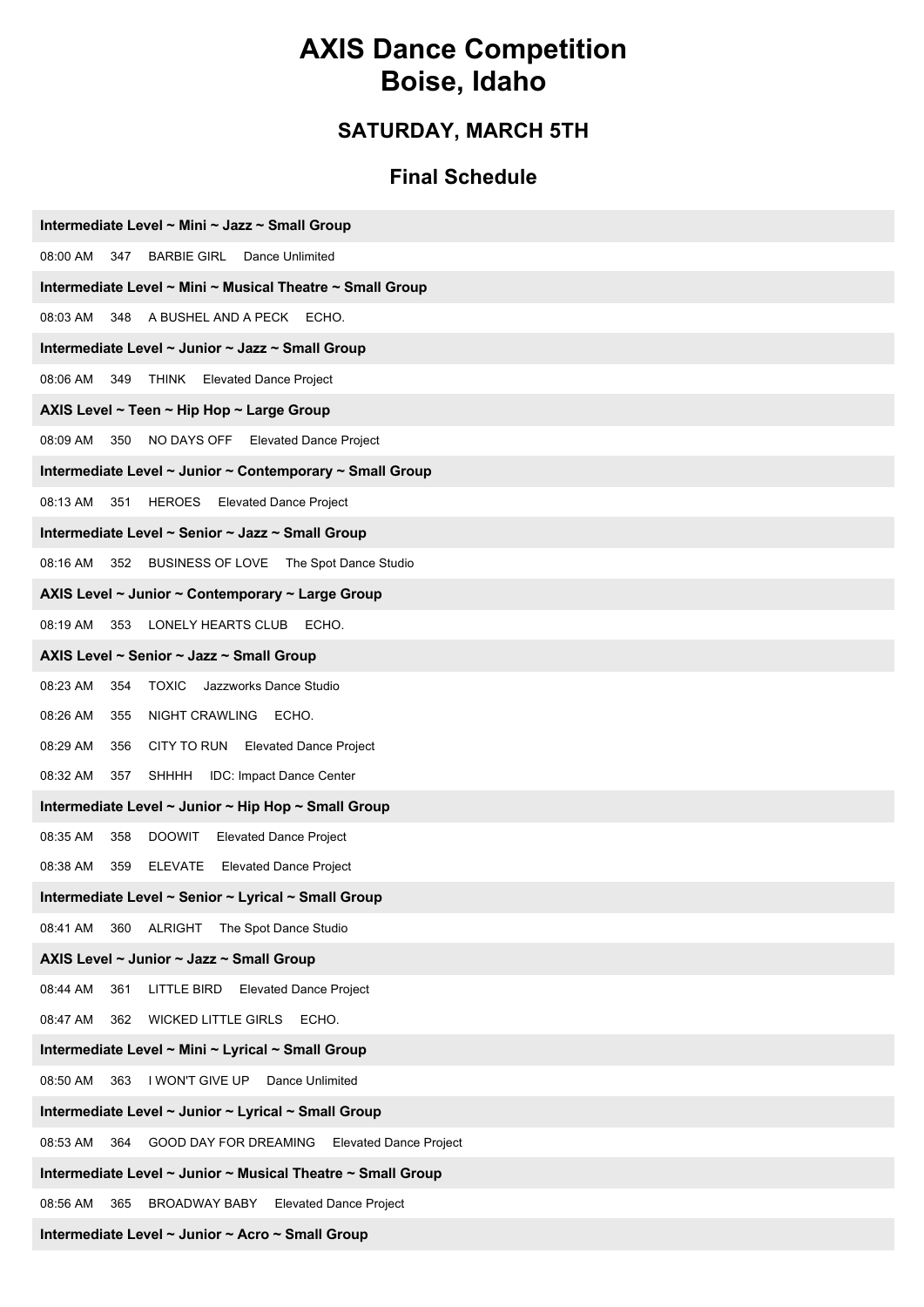| SOAKIN WET The Spot Dance Studio<br>08:59 AM<br>366                    |
|------------------------------------------------------------------------|
| AXIS Level ~ Junior ~ Contemporary ~ Small Group                       |
| 09:02 AM<br>TUCKED IN AT HOME<br><b>Elevated Dance Project</b><br>367  |
| Intermediate Level ~ Teen ~ Contemporary ~ Small Group                 |
| 09:05 AM<br>368<br>YOU ARE A MEMORY Elevated Dance Project             |
| 09:08 AM<br>369<br>ONCE UPON ANOTHER TIME Elevated Dance Project       |
| AXIS Level ~ Teen ~ Contemporary ~ Small Group                         |
| LIGHT OF LOVE ECHO.<br>09:11 AM<br>370                                 |
| 09:14 AM<br>TIME<br><b>Elevated Dance Project</b><br>371               |
| 09:17 AM<br>372<br><b>CONTROL</b> Elevated Dance Project               |
| Novice Level ~ Teen ~ Hip Hop ~ Small Group                            |
| 09:20 AM<br><b>GHOSTBUSTERS</b><br>FootLites Dance Studio<br>373       |
| DON'T STOP THE PARTY ECHO.<br>09:23 AM<br>374                          |
| Intermediate Level ~ Teen ~ Hip Hop ~ Small Group                      |
| 09:26 AM<br>AT THE MARRIOT FootLites Dance Studio<br>375               |
| 376 SKATE Elevated Dance Project<br>09:29 AM                           |
| AXIS Level ~ Teen ~ Hip Hop ~ Small Group                              |
| 377 REAL LOVE Elevated Dance Project<br>09:32 AM                       |
| Novice Level ~ Teen ~ Jazz ~ Small Group                               |
| 09:35 AM<br>AS LONG AS I AM SINGIN'<br>IDC: Impact Dance Center<br>378 |
| 09:38 AM<br>379<br>ANIMAL<br><b>FootLites Dance Studio</b>             |
| AXIS Level ~ Junior ~ Lyrical ~ Small Group                            |
| 09:41 AM<br>380<br>FOLLOW YOU INTO THE DARK<br>ECHO.                   |
| AXIS Level ~ Junior ~ Musical Theatre ~ Small Group                    |
| WHEN YOU'RE SMILING Elevated Dance Project<br>09:44 AM<br>381          |
| Intermediate Level ~ Teen ~ Jazz ~ Small Group                         |
| 09:47 AM<br>382 SWEET DREAMS Elevated Dance Project                    |
| Novice Level ~ Teen ~ Jazz ~ Small Group                               |
| 09:50 AM<br>383 RUBY BLUE ECHO.                                        |
| Intermediate Level ~ Teen ~ Jazz ~ Small Group                         |
| 09:53 AM<br>NAILS, HAIR, HIPS, HEELS Jazzworks Dance Studio<br>384     |
| 09:56 AM<br>385 I'VE GOT A FEELING Elevated Dance Project              |
| AXIS Level ~ Teen ~ Jazz ~ Small Group                                 |
| 09:59 AM<br>386<br>I LIKE THAT<br><b>Elevated Dance Project</b>        |
| Novice Level ~ Teen ~ Hip Hop ~ Small Group                            |
| <b>CONSTRUCTION</b> FootLites Dance Studio<br>10:02 AM<br>387          |
| Novice Level ~ Teen ~ Lyrical ~ Small Group                            |
| LOST WITH YOU IDC: Impact Dance Center<br>10:05 AM<br>388              |
| AXIS Level ~ Teen ~ Musical Theatre ~ Small Group                      |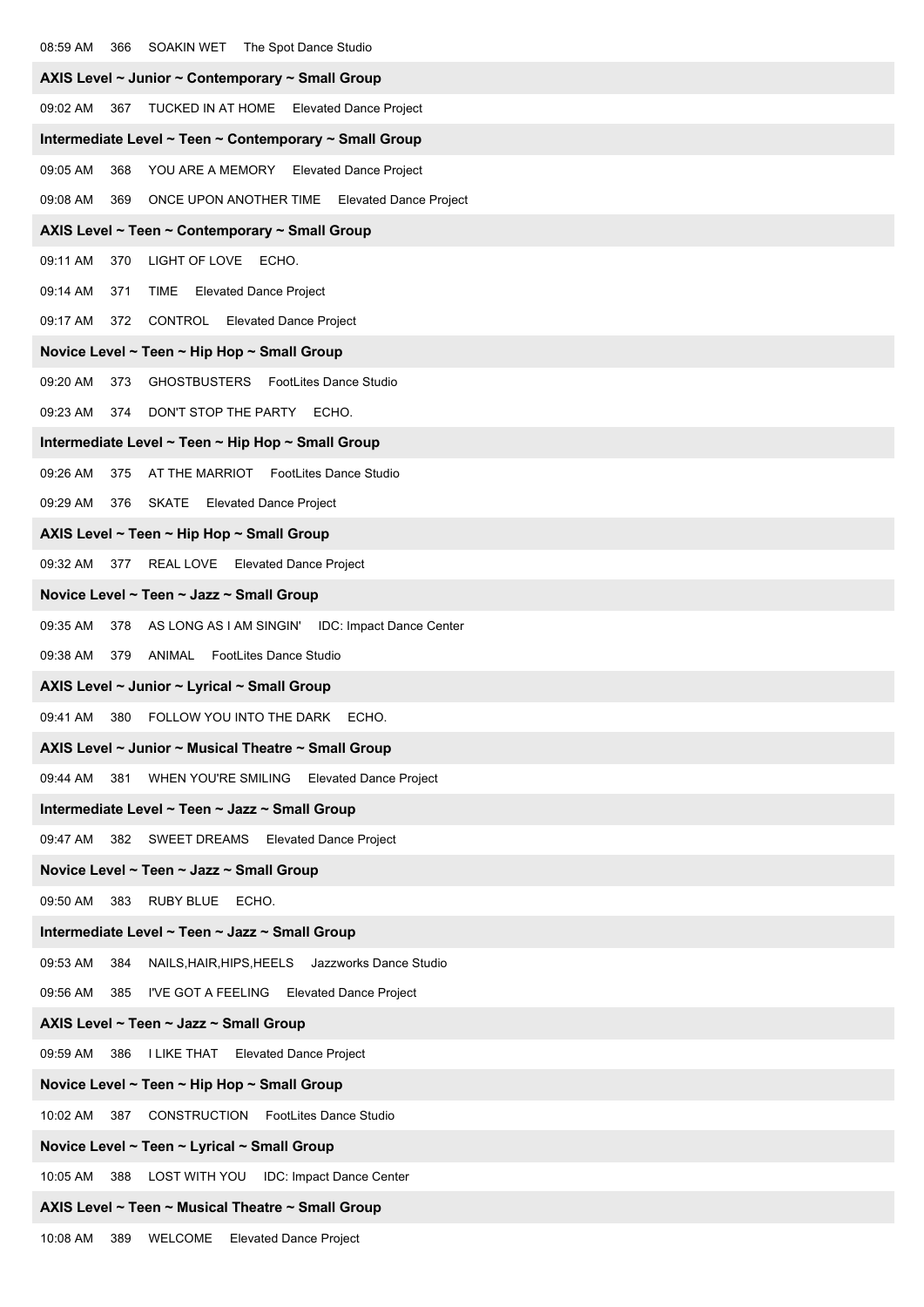| Intermediate Level ~ Teen ~ Lyrical ~ Small Group                     |
|-----------------------------------------------------------------------|
| 10:11 AM<br>390<br>DANCE ON THE MOON Elevated Dance Project           |
| <b>TRAIN WRECK</b> Jazzworks Dance Studio<br>10:14 AM<br>391          |
| Intermediate Level ~ Teen ~ Jazz ~ Small Group                        |
| 10:17 AM 392 9-5 FootLites Dance Studio                               |
| AXIS Level ~ Teen ~ Open ~ Small Group                                |
| <b>FAVORITE CRIME</b><br>10:20 AM<br>393<br>ECHO.                     |
| 10:23 AM<br>FACESHOPPING Elevated Dance Project<br>394                |
| 10:26 AM<br>395<br><b>GOLIATH</b> Elevated Dance Project              |
| Novice Level ~ Petite ~ Jazz ~ Large Group                            |
| 10:29 AM<br>396 ICE CREAM FREEZE Infinity Dance Studio                |
| AXIS Level ~ Senior ~ Contemporary ~ Small Group                      |
| 10:33 AM<br>397<br><b>GRAND RISING IDC: Impact Dance Center</b>       |
| 10:36 AM 398<br>AND IF YOU WENT AWAY ECHO.                            |
| Intermediate Level ~ Teen ~ Hip Hop ~ Small Group                     |
| 10:39 AM<br>399<br>COMING IN HOT Elevated Dance Project               |
| Novice Level ~ Mini ~ Hip Hop ~ Large Group                           |
| 10:42 AM 400 ROTTEN TO THE CORE Jazzworks Dance Studio                |
| Novice Level ~ Petite ~ Jazz ~ Large Group                            |
| 10:46 AM 401<br>FLY WITH ME Infinity Dance Studio                     |
| AXIS Level ~ Senior ~ Modern ~ Small Group                            |
| 10:50 AM 402 TOO SOON Elevated Dance Project                          |
| Novice Level ~ Mini ~ Hip Hop ~ Large Group                           |
| 10:53 AM<br><b>CLOUDY DAY</b><br><b>Boise Dance Alliance</b><br>403   |
| 10:57 AM 404<br>ROSIE Infinity Dance Studio                           |
| AXIS Level ~ Senior ~ Open ~ Small Group                              |
| SPOTLIGHT<br><b>IDC: Impact Dance Center</b><br>11:01 AM<br>405       |
| Intermediate Level ~ Teen ~ Hip Hop ~ Line                            |
| Infinity Dance Studio<br>11:04 AM 406 THE ALL VALLEY TOURNAMENT       |
| Intermediate Level ~ Teen ~ Hip Hop ~ Small Group                     |
| 11:08 AM 407<br>HONESTY<br><b>Elevated Dance Project</b>              |
| <b>COSTUME BREAK</b> (start back 11:21 AM)                            |
| Intermediate Level ~ Teen ~ Hip Hop ~ Line                            |
| 11:21 AM 408 LOOK TO GOOD Infinity Dance Studio                       |
| AXIS Level ~ Senior ~ Lyrical ~ Small Group                           |
| Jazzworks Dance Studio<br>11:25 AM<br>409<br>WHAT THE WORLD NEEDS NOW |
| AXIS Level ~ Senior ~ Hip Hop ~ Small Group                           |
| 11:28 AM 410 TOXIC IDC: Impact Dance Center                           |
| AXIS Level ~ Senior ~ Contemporary ~ Small Group                      |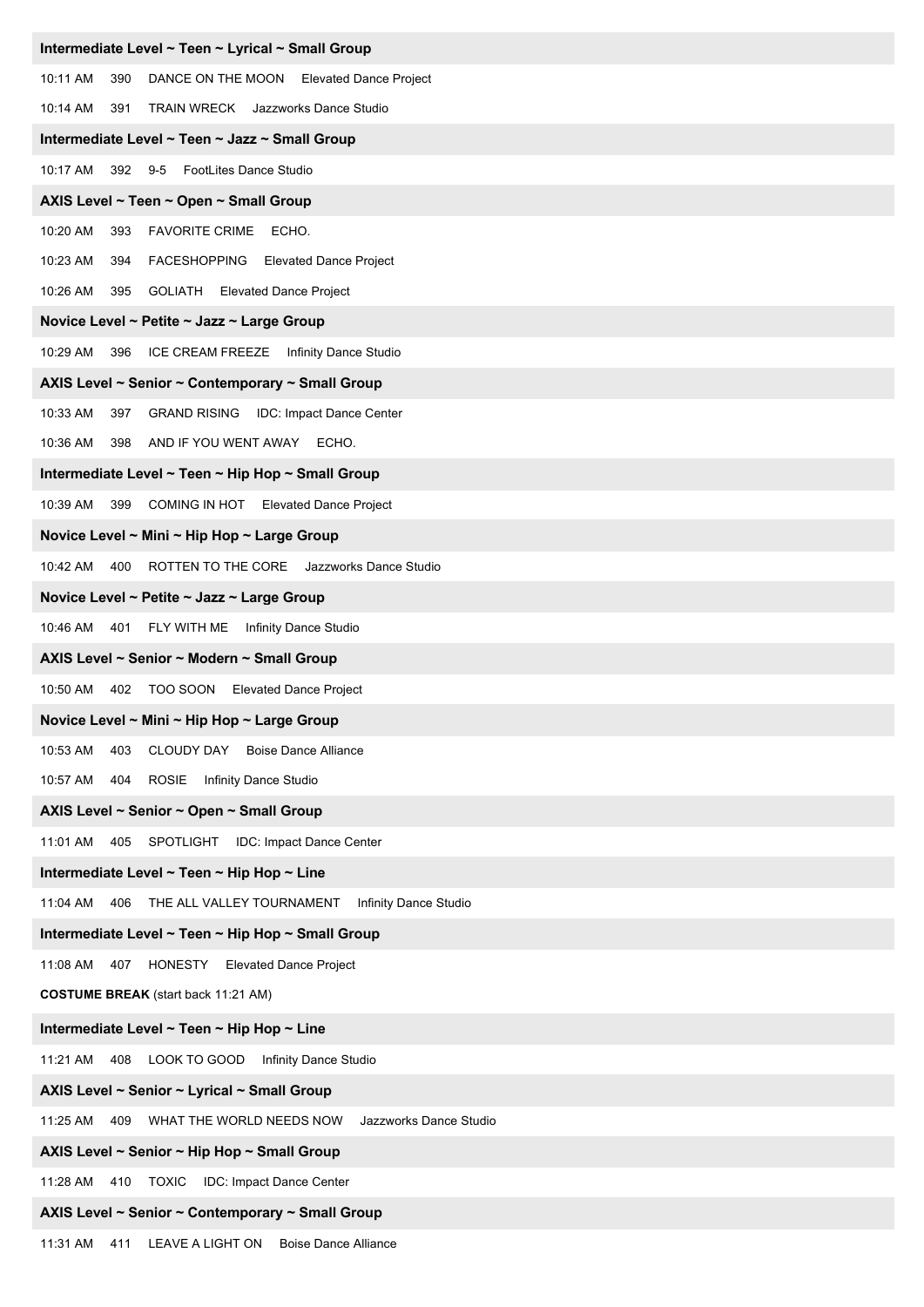| 11:34 AM 412 LIKE A MOVIE Elevated Dance Project                               |
|--------------------------------------------------------------------------------|
| BREAK (start back 11:47 AM)                                                    |
| <b>AWARDS</b> (start back 11:47 AM)                                            |
| <b>NOVICE SMALL GROUPS-TEEN GROUPS- (start back 12:37 PM)</b>                  |
| <b>INTERMEDIATE SMALL GROUPS-PETITE/MINI/JUNIOR/TEEN (start back 12:37 PM)</b> |
| AXIS SMALL GROUPS-JUNIOR/TEEN/SENIOR (start back 12:37 PM)                     |
| AXIS Level ~ Junior ~ Open ~ Large Group                                       |
| 12:37 PM 413 LOVE SHACK ECHO.                                                  |
| AXIS Level ~ Senior ~ Hip Hop ~ Large Group                                    |
| 12:41 PM<br>414 EVERYBODY WHATEVER Infinity Dance Studio                       |
| 12:45 PM<br>415 THE HEIST FootLites Dance Studio                               |
| Intermediate Level ~ Teen ~ Hip Hop ~ Large Group                              |
| 12:49 PM 416 LEVITATING<br><b>Elevated Dance Project</b>                       |
| Intermediate Level ~ Mini ~ Hip Hop ~ Large Group                              |
| 12:53 PM<br>LIKE A BOSS<br>Dance Unlimited<br>417                              |
| 12:57 PM 418 DRIVE THRU ECHO.                                                  |
| Novice Level ~ Mini ~ Lyrical ~ Large Group                                    |
| 01:01 PM<br>419 LOST BOY<br>Jazzworks Dance Studio                             |
| 01:05 PM<br>ITS OK The Spot Dance Studio<br>420                                |
| 01:09 PM<br>WELCOME TO WONDERLAND IDC: Impact Dance Center<br>421              |
| Novice Level ~ Junior ~ Hip Hop ~ Large Group                                  |
| 01:13 PM<br>BAMM<br>Jazzworks Dance Studio<br>422                              |
| 01:17 PM 423 WE ON TOP Jazzworks Dance Studio                                  |
| 01:21 PM<br>SUPER GIRL<br><b>Boise Dance Alliance</b><br>424                   |
| 01:25 PM<br><b>TACOS</b><br>Infinity Dance Studio<br>425                       |
| 01:29 PM<br>426<br>JUNGLE<br><b>FootLites Dance Studio</b>                     |
| Novice Level ~ Petite ~ Hip Hop ~ Large Group                                  |
| 01:33 PM 427<br><b>HAMMER TIME</b> Infinity Dance Studio                       |
| Novice Level ~ Junior ~ Tap ~ Large Group                                      |
| 01:37 PM<br>ZERO TO HERO<br>Jazzworks Dance Studio<br>428                      |
| 01:41 PM<br>429<br>STAND DOWN<br>Jazzworks Dance Studio                        |
| Novice Level ~ Mini ~ Jazz ~ Large Group                                       |
| 01:45 PM<br>SURFS UP<br><b>Boise Dance Alliance</b><br>430                     |
| 01:49 PM<br>BROADWAY BANANA Jazzworks Dance Studio<br>431                      |
| 01:53 PM<br>CANDYMAN The Spot Dance Studio<br>432                              |
| 01:57 PM<br>Infinity Dance Studio<br>433<br>I DO                               |
| 02:01 PM<br>SUPER GIRL IDC: Impact Dance Center<br>434                         |
| Novice Level ~ Junior ~ Jazz ~ Large Group                                     |
| 02:05 PM<br>LET'S GO SHOPPING Infinity Dance Studio<br>435                     |
| 02:09 PM<br>ROUTE 66 Boise Dance Alliance<br>436                               |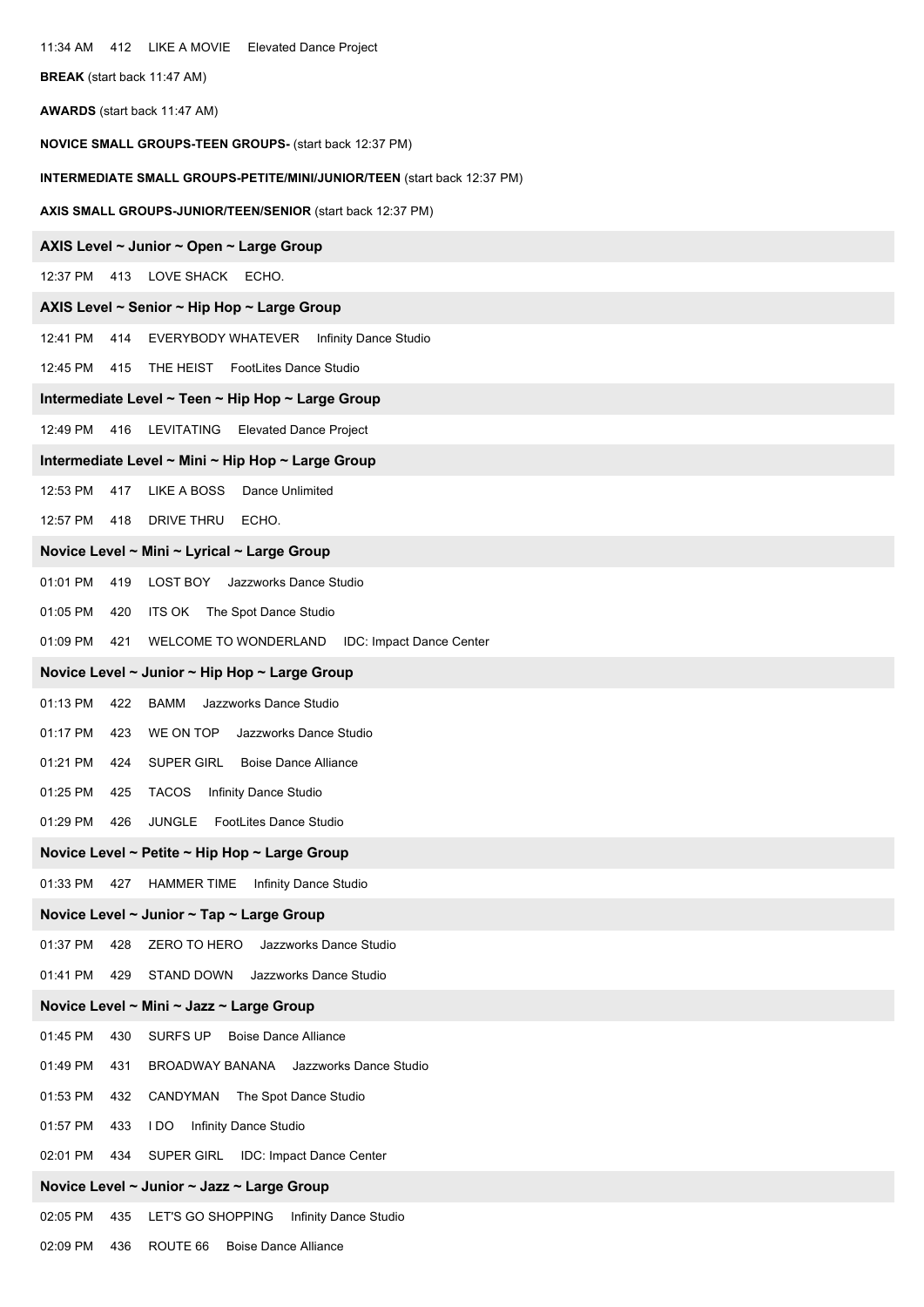| 02:13 PM | VALERIE<br>Jazzworks Dance Studio<br>437                      |
|----------|---------------------------------------------------------------|
| 02:17 PM | ME AND MY GIRLS<br>Jazzworks Dance Studio<br>438              |
| 02:21 PM | I'M READY ECHO.<br>439                                        |
|          | Novice Level ~ Mini ~ Tap ~ Large Group                       |
| 02:25 PM | 440<br>HIT ME UP<br>Jazzworks Dance Studio                    |
|          | Novice Level ~ Junior ~ Contemporary ~ Large Group            |
| 02:29 PM | 441 LOVE, YOU DIDN'T DO RIGHT Infinity Dance Studio           |
|          | Intermediate Level ~ Junior ~ Jazz ~ Large Group              |
| 02:33 PM | LAST DANCE The Spot Dance Studio<br>442                       |
| 02:37 PM | SPICE UP YOUR LIFE Boise Dance Alliance<br>443                |
| 02:41 PM | <b>UMBRELLA</b> Infinity Dance Studio<br>444                  |
|          | AXIS Level ~ Senior ~ Jazz ~ Large Group                      |
| 02:45 PM | 445<br>UPTIGHT DOWNTOWN<br>Infinity Dance Studio              |
|          | 02:49 PM 446 WHAT A MAN GOTTA DO Infinity Dance Studio        |
|          | Novice Level ~ Junior ~ Lyrical ~ Large Group                 |
| 02:53 PM | COLORS OF THE WIND Jazzworks Dance Studio<br>447              |
| 02:57 PM | 448 A DREAM IS A WISH YOUR HEART MAKES Jazzworks Dance Studio |
|          | Intermediate Level ~ Junior ~ Lyrical ~ Large Group           |
|          | 03:01 PM 449 NOBODY The Spot Dance Studio                     |
|          | Intermediate Level ~ Junior ~ Musical Theatre ~ Large Group   |
| 03:05 PM | 450<br>BEAUTIFUL CREATURES IDC: Impact Dance Center           |
|          | Intermediate Level ~ Teen ~ Hip Hop ~ Large Group             |
|          | 03:09 PM 451 WALK IT OUT Boise Dance Alliance                 |
| 03:13 PM | <b>IDC: Impact Dance Center</b><br>452<br>POP!                |
| 03:17 PM | <b>GASOLINA</b><br>Jazzworks Dance Studio<br>453              |
|          | Intermediate Level ~ Teen ~ Contemporary ~ Large Group        |
| 03:21 PM | 454<br>7TH GRADE FootLites Dance Studio                       |
| 03:25 PM | NOTES ON SONATA<br><b>Infinity Dance Studio</b><br>455        |
| 03:29 PM | <b>RESILIENCE</b><br><b>Boise Dance Alliance</b><br>456       |
| 03:33 PM | CARRY YOU<br>IDC: Impact Dance Center<br>457                  |
|          | Intermediate Level ~ Senior ~ Hip Hop ~ Large Group           |
| 03:37 PM | 458<br><b>FAN FAVORITES</b><br>Jazzworks Dance Studio         |
|          | AXIS Level ~ Senior ~ Contemporary ~ Large Group              |
| 03:41 PM | 459 TO BE SO LONELY<br>ECHO.                                  |
|          | Intermediate Level ~ Junior ~ Contemporary ~ Large Group      |
| 03:45 PM | ONLY YOU<br>Infinity Dance Studio<br>460                      |
| 03:49 PM | FLYING IDC: Impact Dance Center<br>461                        |
|          | Intermediate Level ~ Teen ~ Hip Hop ~ Large Group             |
| 03:53 PM | <b>RUNNIN</b><br>Infinity Dance Studio<br>462                 |

#### **AXIS Level ~ Teen ~ Contemporary ~ Large Group**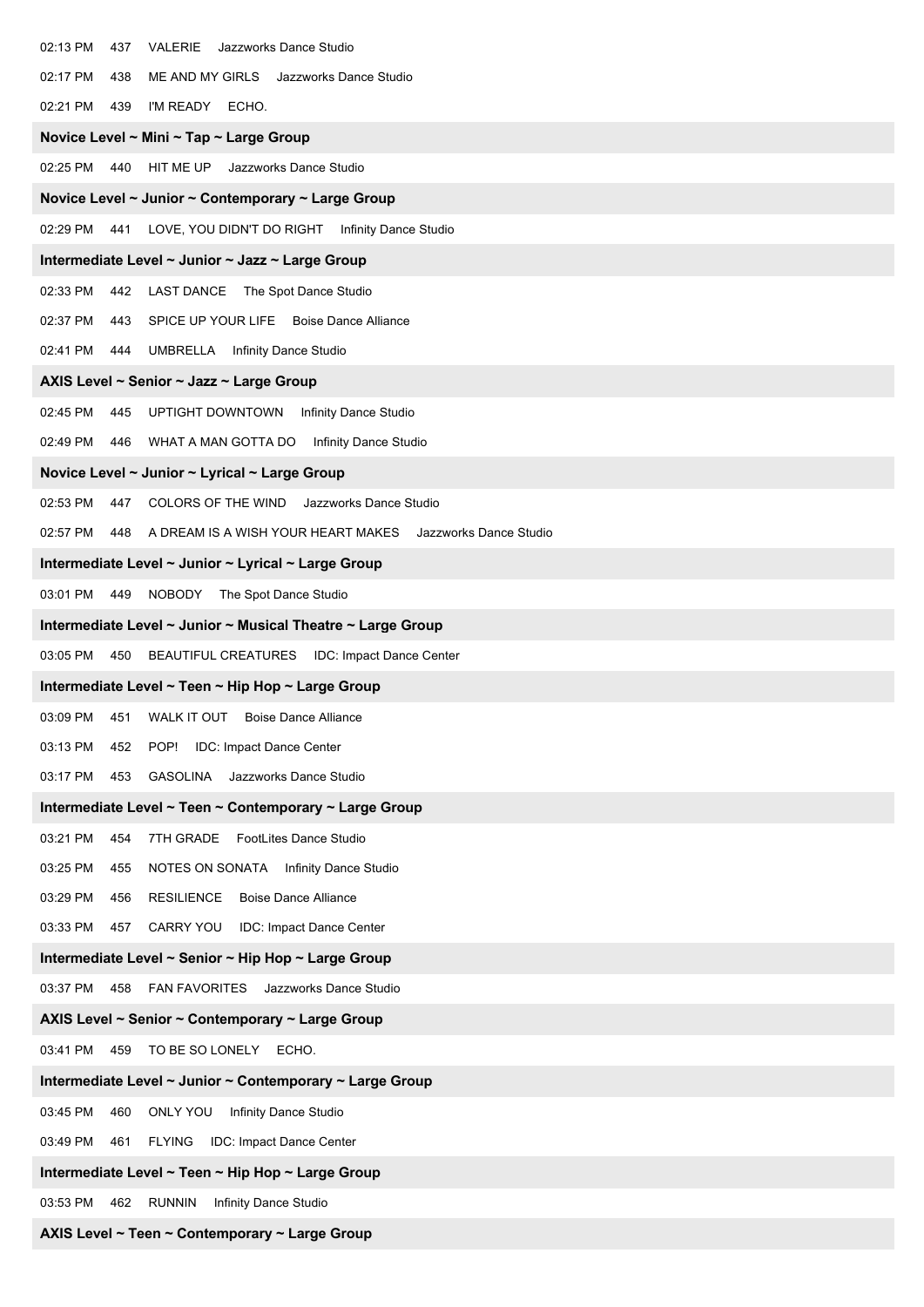| 03:57 PM<br>SANDMAN<br>The Spot Dance Studio<br>463                    |
|------------------------------------------------------------------------|
| 04:01 PM<br>464<br>NO REGRETS<br><b>IDC: Impact Dance Center</b>       |
| AXIS Level ~ Junior ~ Contemporary ~ Large Group                       |
| 04:05 PM<br>465<br><b>ELASTIC HEART</b><br><b>Boise Dance Alliance</b> |
| AXIS Level ~ Teen ~ Contemporary ~ Line                                |
| 04:09 PM<br>SUBMARINE ECHO.<br>466                                     |
| Intermediate Level ~ Teen ~ Jazz ~ Large Group                         |
| 04:13 PM<br>467<br>SHAKE YOUR TAIL FEATHER Jazzworks Dance Studio      |
| 04:17 PM<br>HOLD MY HAND Infinity Dance Studio<br>468                  |
| 04:21 PM<br>WORK<br><b>Infinity Dance Studio</b><br>469                |
| 04:25 PM<br>470<br>NEW YORK IDC: Impact Dance Center                   |
| 04:29 PM<br>471<br>WOMAN UP<br><b>Boise Dance Alliance</b>             |
| AXIS Level ~ Senior ~ Musical Theatre ~ Large Group                    |
| 04:33 PM<br>472 I'M IN THE BAND<br>Infinity Dance Studio               |
| AXIS Level ~ Senior ~ Contemporary ~ Large Group                       |
| 04:37 PM 473 COLOUR ME IN FootLites Dance Studio                       |
| Intermediate Level ~ Teen ~ Lyrical ~ Large Group                      |
| 04:41 PM<br>SHE WILL BE LOVED<br>Jazzworks Dance Studio<br>474         |
| 04:45 PM<br>475<br><b>COME HOME</b> Infinity Dance Studio              |
| Intermediate Level ~ Junior ~ Hip Hop ~ Large Group                    |
| 04:49 PM<br>476<br><b>CANDY GIRL</b><br><b>Boise Dance Alliance</b>    |
| 04:53 PM<br>WERKAHOLIC The Spot Dance Studio<br>477                    |
| 04:57 PM<br>HIP HOP HOTEL Infinity Dance Studio<br>478                 |
| BON VOYAGE IDC: Impact Dance Center<br>05:01 PM<br>479                 |
| AXIS Level ~ Senior ~ Contemporary ~ Large Group                       |
| 05:05 PM<br>480<br>ROUGE<br>Infinity Dance Studio                      |
| 05:09 PM<br><b>LIGHTHOUSE</b><br>Infinity Dance Studio<br>481          |
| 05:13 PM<br>THE OTHER SIDE<br>The Spot Dance Studio<br>482             |
| 05:17 PM<br>WHERE EVIL GROWS<br><b>Boise Dance Alliance</b><br>483     |
| <b>COSTUME BREAK</b> (start back 05:31 PM)                             |
| AXIS Level ~ Senior ~ Contemporary ~ Large Group                       |
| 05:31 PM<br>484<br>I'M ALIVE<br>Infinity Dance Studio                  |
| AXIS Level ~ Teen ~ Jazz ~ Large Group                                 |
| 05:35 PM<br>MY PREOGATIVE The Spot Dance Studio<br>485                 |
| 05:39 PM<br>PLEASE<br>IDC: Impact Dance Center<br>486                  |
| Novice Level $\sim$ Junior $\sim$ Hip Hop $\sim$ Line                  |
| 05:43 PM<br>BIRTHDAY<br>Infinity Dance Studio<br>487                   |
| <b>DINNER BREAK</b> (start back 06:17 PM)                              |
| AXIS Level ~ Junior ~ Hip Hop ~ Large Group                            |